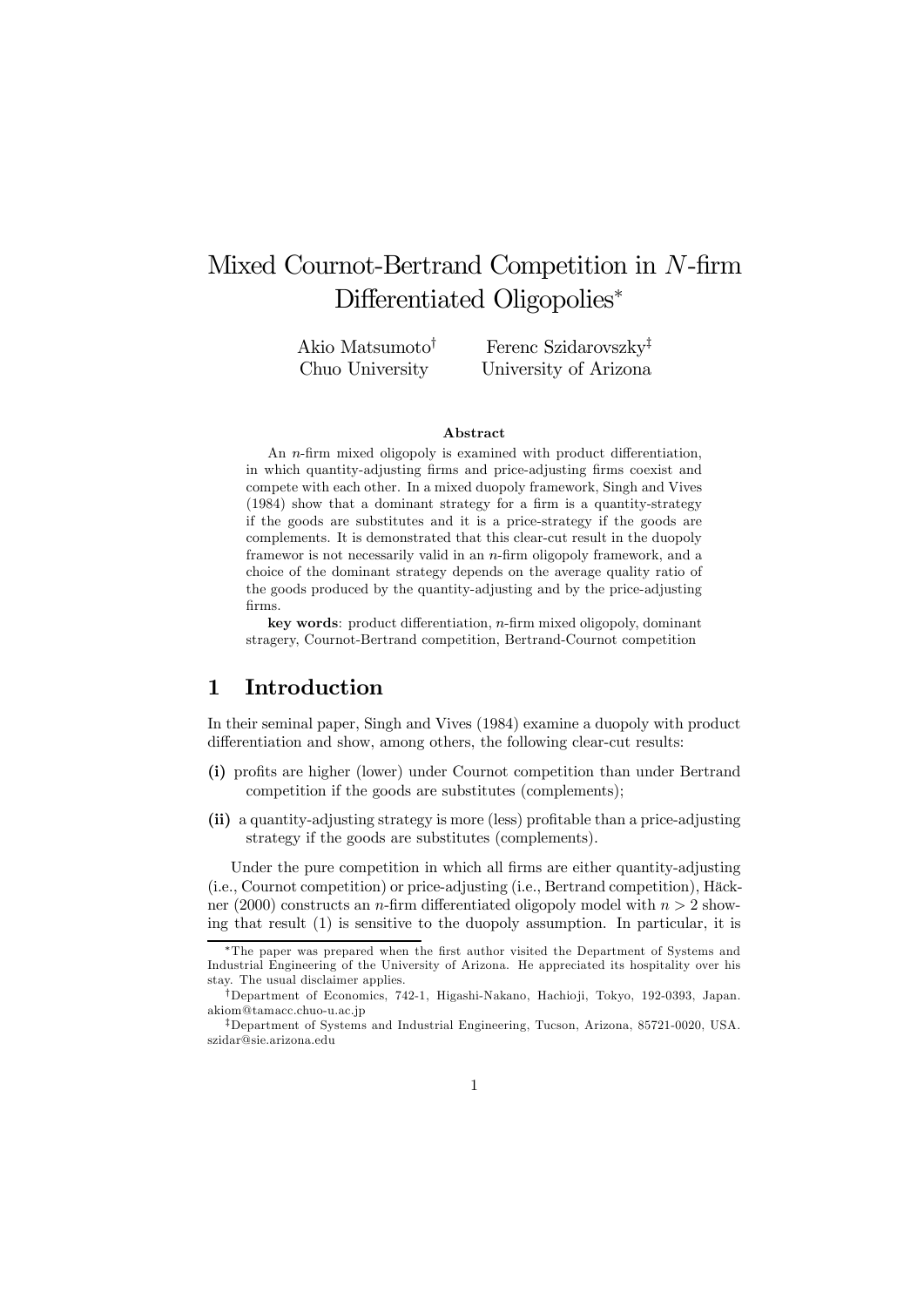demonstrated that low-quality firms charge higher price under price competition than under quantity competition if the goods are complement, which is not true in the duopoly framework. Recently Matsumoto and Szidarovszky (2008) complements the results developed by Häckner (2000) and show that there is a case in which high-qualified firms can charge higher price under the same circumstance. In those studies, however, the focuses are put only on the pure competition. As a result, it has not yet been analyzed whether or not result (2) is true in an n-firm mixed competition in which quantity-adjusting firms and price-adjusting firms coexist and compete with each other.<sup>1</sup>

The main purpose of this study is to demonstrate that result (2) is also sensitive to the duopoly assumption and that the dominant strategy under mixed competition depends on the ratio of the average qualities of the goods produced by the quantity-adjusting and by the price-adjusting firms.

In what follows, various forms of demands are introduced in Section 2. The dominance of a quantity strategy over a price strategy in a mixed duopoly are reviewed in Section 3. Optimal behavior of the firms under mixed competitions are considered in Section 4. Our main results on behavioral comparison are presented in Section 5. Concluding remarks are given in Section 6.

# 2 Demands

As in Singh and Vives (1984), there is a continuum of consumers of the same type. Following Häckner (2000), the utility function of the representative consumer is given by

$$
U(\mathbf{q}, \mathbf{p}) = \sum_{i=1}^{n} A_i q_i - \frac{1}{2} \left( \sum_{i=1}^{n} q_i^2 + 2\gamma \sum_{j \neq i}^{n} q_i q_j \right) - \sum_{i=1}^{n} p_i q_i \tag{1}
$$

where  $\mathbf{q} = (q_i)$  is the quantity vector,  $\mathbf{p} = (p_i)$  is the price vector,  $A_i$  measures the quality of good i and  $\gamma \in [-1, 1]$  measures the substitutability between the goods:  $\gamma > 0$ ,  $\gamma < 0$  or  $\gamma = 0$  imply that the goods are substitutes, complements or independent. Moreover, the goods are perfect substitutes if  $\gamma = 1$  and perfect complements if  $\gamma = -1$ . In this study, we confine our analysis to the case in which the goods are imperfect substitutes or complements and not independent, by assuming that  $|\gamma| < 1$  and  $\gamma \neq 0$ .

Solving the first-order conditions of the optimal consumption of good  $k$ , we

<sup>&</sup>lt;sup>1</sup>The mixed Cournot-Bertrand oligopoly was first considered by Bylka and Komar (1976) and then extended in various directions. For static study, Szidarovszky and Molnár (1992) show the equivalence of the equilibrium to the non-linear complementarity problem and also prove the existence and uniqueness of the Nash equilibrium in an  $n$ -firm oligopoly. For dynamic study, Matsumot and Onozaki (2005) and Yousefi and Szidarovszky (2005) model the dynamic process of mixed duopolies with nonlinear demands and show a birth of complicated fluctuations involving chaos if nonlinearities become stronger.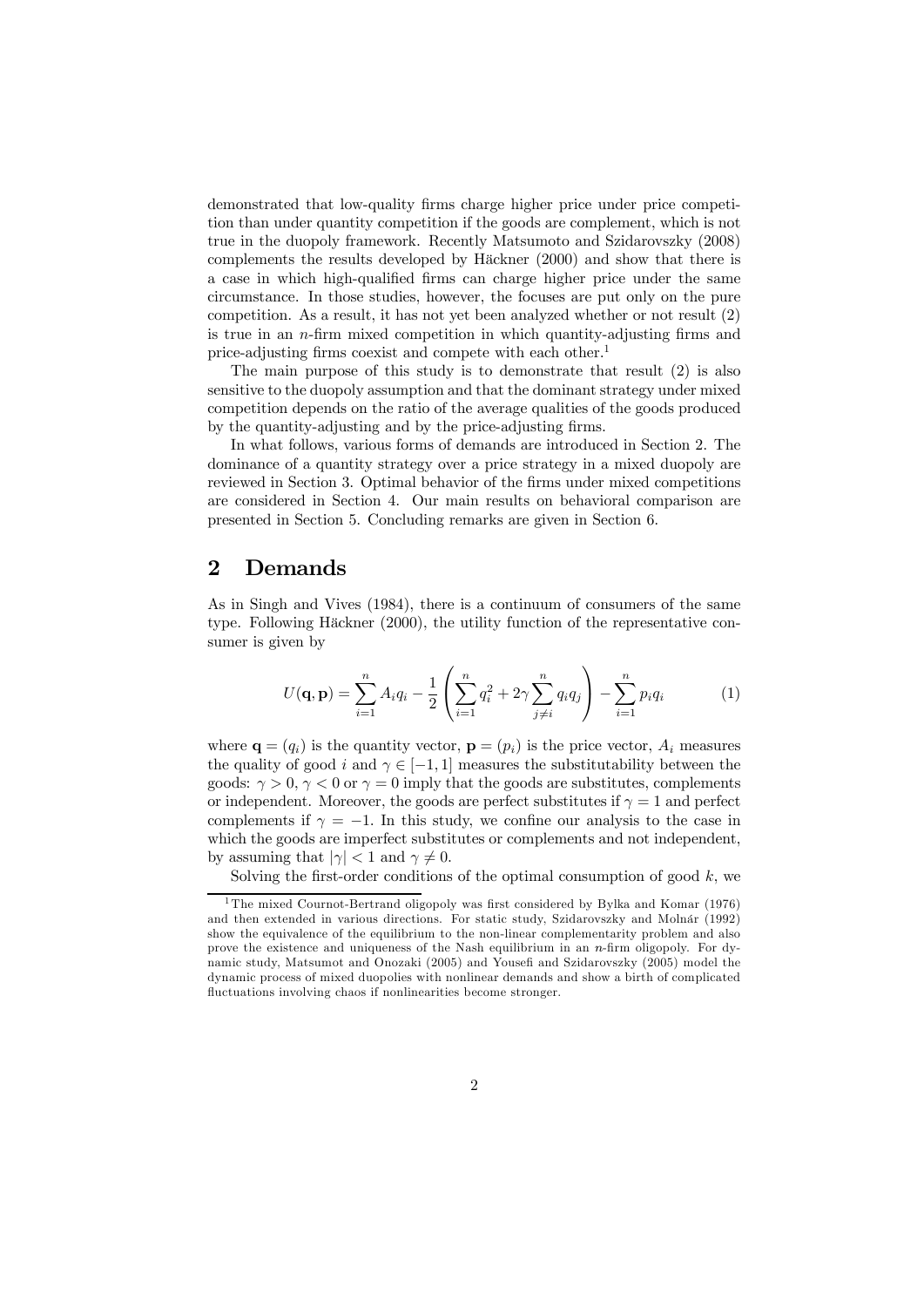obtain its inverse demand function,

$$
p_k = A_k - q_k - \gamma \sum_{i \neq k}^{n} q_i.
$$
 (2)

That is, the price vector is a linear function of the output vector:

$$
\mathbf{p} = \mathbf{A} - \mathbf{B}\mathbf{q} \tag{3}
$$

where  $\mathbf{A} = (A_k)$ ,  $\mathbf{B} = (B_{ki})$  with  $B_{kk} = 1$  and  $B_{ki} = \gamma$  ( $i \neq k$ ).

We consider an *n*-firm mixed oligopoly with product differentiation. The *n* firms are divided into two groups. Let  $K = \{1, 2, ..., m\}$  and  $K = \{m+1, ..., n\}$ be the sets of quantity and price setting firms, respectively. If  $\overline{K}$  is empty, then the firms are in Cournot competition. If  $K$  is empty, then the firms are in Bertrand competition. In this study we assume  $n \geq m+1$  and  $m \geq 1$  to draw attention to the mixed oligopoly. In this case, we say that the firms enter a Cournot-Bertrand (CB) competition. On the other hand, if the strategies are interchanged, that is, the firms in  $K$  are price-adjusting and the firms in  $K$  are quantity-adjusting, then we say that the firms enter a Bertrand-Cournot (BC) competition. This mixed oligopoly generalizes Cournot and Bertrand oligopolies in the sense that firms having different strategies coexist.

We start deriving demands that the firms perceive in CB competition. If we introduce the notation,

$$
\mathbf{q}^K = (q_i)_{i \in K}, \; \mathbf{q}^{\bar{K}} = (q_{\bar{\imath}})_{\bar{\imath} \in \bar{K}}, \; \mathbf{p}^K = (p_i)_{i \in K}, \; \mathbf{p}^{\bar{K}} = (p_{\bar{\imath}})_{\bar{\imath} \in \bar{K}},
$$

then the inverse demand equation (3) can be rewritten as

$$
\left(\begin{array}{c} \mathbf{p}^K \\ \\ \mathbf{p}^{\bar{K}} \end{array}\right) = \left(\begin{array}{c} \mathbf{A}^K \\ \\ \mathbf{A}^{\bar{K}} \end{array}\right) - \left(\begin{array}{cc} \mathbf{B}^{KK} & \mathbf{B}^{K\bar{K}} \\ \\ \mathbf{B}^{\bar{K}K} & \mathbf{B}^{\bar{K}\bar{K}} \end{array}\right) \left(\begin{array}{c} \mathbf{q}^K \\ \\ \mathbf{q}^{\bar{K}} \end{array}\right)
$$

where vector  $\bf{A}$  and matrix  $\bf{B}$  are decomposed accordingly, or as

$$
\mathbf{p}^{K} = \mathbf{A}^{K} - \mathbf{B}^{KK}\mathbf{q}^{K} - \mathbf{B}^{K\bar{K}}\mathbf{q}^{\bar{K}}
$$
 (4)

and

$$
\mathbf{p}^{\bar{K}} = \mathbf{A}^{\bar{K}} - \mathbf{B}^{\bar{K}K}\mathbf{q}^K - \mathbf{B}^{\bar{K}\bar{K}}\mathbf{q}^{\bar{K}}.
$$
 (5)

In CB competition, the strategy of firm  $k \in K$  is its output  $q_k$  and the strategy of firm  $\bar{k} \in \bar{K}$  is its price  $p_{\bar{k}}$ .

We now rewrite the inverse demands relations (4) and (5) in terms of the strategic variables. Assuming that  $\mathbf{B}^{\bar{K}\bar{K}}$  is invertible<sup>2</sup> and solving (5) for  $\mathbf{q}^{\bar{k}}$ yields

$$
\mathbf{q}^{\tilde{K}}=\left(\mathbf{B}^{\tilde{K}\tilde{K}}\right)^{-1}\mathbf{A}^{\tilde{K}}-\left(\mathbf{B}^{\tilde{K}\tilde{K}}\right)^{-1}\mathbf{B}^{\tilde{K}K}\mathbf{q}^{K}-\left(\mathbf{B}^{\tilde{K}\tilde{K}}\right)^{-1}\mathbf{p}^{\tilde{K}}
$$

 $2B^{R\bar{K}}$  is the  $n - m$  by  $n - m$  matrix and has 1 on the diagonal and  $\gamma$  on the off-diagonal. It is invertible if det  $\mathbf{B}^{\bar{K}\bar{K}} = (1 - \gamma)^{n-m-1}(1 + (n - m - 1)\gamma) \neq 0$ . The diagonal element of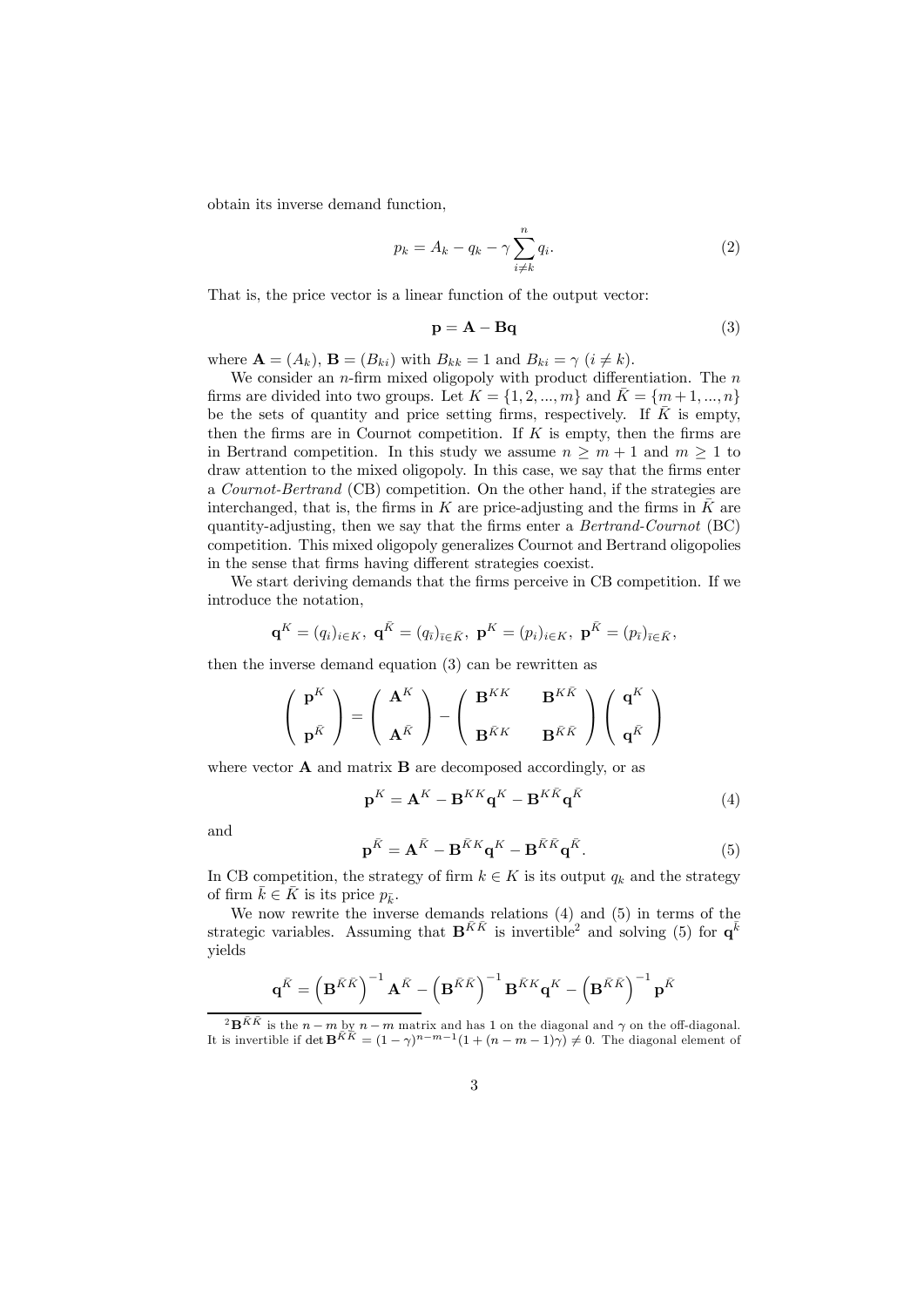which is then substituted into (4) to obtain

$$
\begin{split} \mathbf{p}^K &= \mathbf{A}^K - \mathbf{B}^{K\bar{K}} \left( \mathbf{B}^{\bar{K}\bar{K}} \right)^{-1} \mathbf{A}^{\bar{K}} - \left[ \mathbf{B}^{KK} - \mathbf{B}^{K\bar{K}} \left( \mathbf{B}^{\bar{K}\bar{K}} \right)^{-1} \mathbf{B}^{\bar{K}K} \right] \mathbf{q}^K \\ &+ \mathbf{B}^{K\bar{K}} \left( \mathbf{B}^{\bar{K}\bar{K}} \right)^{-1} \mathbf{p}^{\bar{K}}. \end{split}
$$

If we further introduce the following notation,

$$
\alpha^{\bar{K}} = \left(\mathbf{B}^{\bar{K}\bar{K}}\right)^{-1} \mathbf{A}^{\bar{K}}, \ \beta^{\bar{K}K} = \left(\mathbf{B}^{\bar{K}\bar{K}}\right)^{-1} \mathbf{B}^{\bar{K}K}, \ \beta^{\bar{K}\bar{K}} = \left(\mathbf{B}^{\bar{K}\bar{K}}\right)^{-1},
$$

$$
\alpha^K = \mathbf{A}^K - \mathbf{B}^{K\bar{K}} \left(\mathbf{B}^{\bar{K}\bar{K}}\right)^{-1} \mathbf{A}^{\bar{K}},
$$

$$
\beta^{KK} = \mathbf{B}^{KK} - \mathbf{B}^{K\bar{K}} \left(\mathbf{B}^{\bar{K}\bar{K}}\right)^{-1} \mathbf{B}^{\bar{K}K} \text{ and } \beta^{K\bar{K}} = -\mathbf{B}^{K\bar{K}} \left(\mathbf{B}^{\bar{K}\bar{K}}\right)^{-1},
$$

then  $\mathbf{p}^K$  and  $\mathbf{q}^{\bar{K}}$  are written as linear functions of strategic vectors  $\mathbf{q}^K$  and  $\mathbf{p}^{\bar{K}}$ .

$$
\mathbf{p}^K = \boldsymbol{\alpha}^K - \boldsymbol{\beta}^{KK}\mathbf{q}^K - \boldsymbol{\beta}^{K\bar{K}}\mathbf{p}^{\bar{K}}
$$

and

$$
\mathbf{q}^{\bar{K}} = \boldsymbol{\alpha}^{\bar{K}} - \boldsymbol{\beta}^{\bar{K}K}\mathbf{q}^K - \boldsymbol{\beta}^{\bar{K}\bar{K}}\mathbf{p}^{\bar{K}}.
$$

The  $k^{\text{th}}$  components of  $\mathbf{p}^K$  and  $\mathbf{q}^{\bar{K}}$ ,  $p_k$  and  $q_{\bar{k}}$ , are written as

$$
p_k = \frac{(1 + (n - m - 1)\gamma)A_k - \gamma \sum_{\bar{i} = m + 1}^n A_{\bar{i}} - (1 - \gamma)(1 + (n - m)\gamma)q_k + \gamma \left(\sum_{\bar{i} = m + 1}^n p_{\bar{i}} - (1 - \gamma) \sum_{i = 1, i \neq k}^m q_i\right)}{1 + (n - m - 1)\gamma} \tag{6}
$$

and

$$
q_{\bar{k}} = \frac{(1 + (n - m - 1)\gamma)A_{\bar{k}} - \gamma \sum_{\bar{\imath} = m + 1}^{n} A_{\bar{\imath}} - (1 + (n - m - 2)\gamma)p_{\bar{k}} + \gamma \left(\sum_{\bar{\imath} = m + 1, \bar{\imath} \neq \bar{k}}^{n} p_{\bar{\imath}} - (1 - \gamma) \sum_{k = 1}^{m} q_k\right)}{(1 - \gamma)(1 + (n - m - 1)\gamma)}.
$$
\n(7)

We now turn our attention to the case of BC competition in which  $p_k$  is the strategic variable for firm k and so is  $q_k$  for firm  $\overline{k}$ . Since BC competition is dual to CB competition, interchanging sets K and  $\bar{K}$  generates the  $k^{\text{th}}$  components of  $\mathbf{q}^k$  and  $\mathbf{p}^{\bar{k}}$ ,  $q_k$  and  $p_{\bar{k}}$ , as functions of the strategic variables:

$$
q_k = \frac{(1 + (m-1)\gamma)A_k - \gamma \sum_{i=1}^m A_i - (1 + (m-2)\gamma)p_k + \gamma \left(\sum_{i=1, i \neq k}^m p_i - (1-\gamma)\sum_{\overline{i=m+1}}^n q_{\overline{i}}\right)}{(1-\gamma)(1 + (m-1)\gamma)}
$$
(8)

its inverse matrix is

$$
\frac{1 + (n - m - 2)\gamma}{(1 - \gamma)(1 + (n - m - 1)\gamma)}
$$

and the off-diagonal element is

$$
-\frac{\gamma}{(1-\gamma)(1+(n-m-1)\gamma)}.
$$

The invertibility of the matirx  $B^{KK}$  is defined in the same way. This issue is discussed in more detail in Szidarovszky and Yakowitz (1978).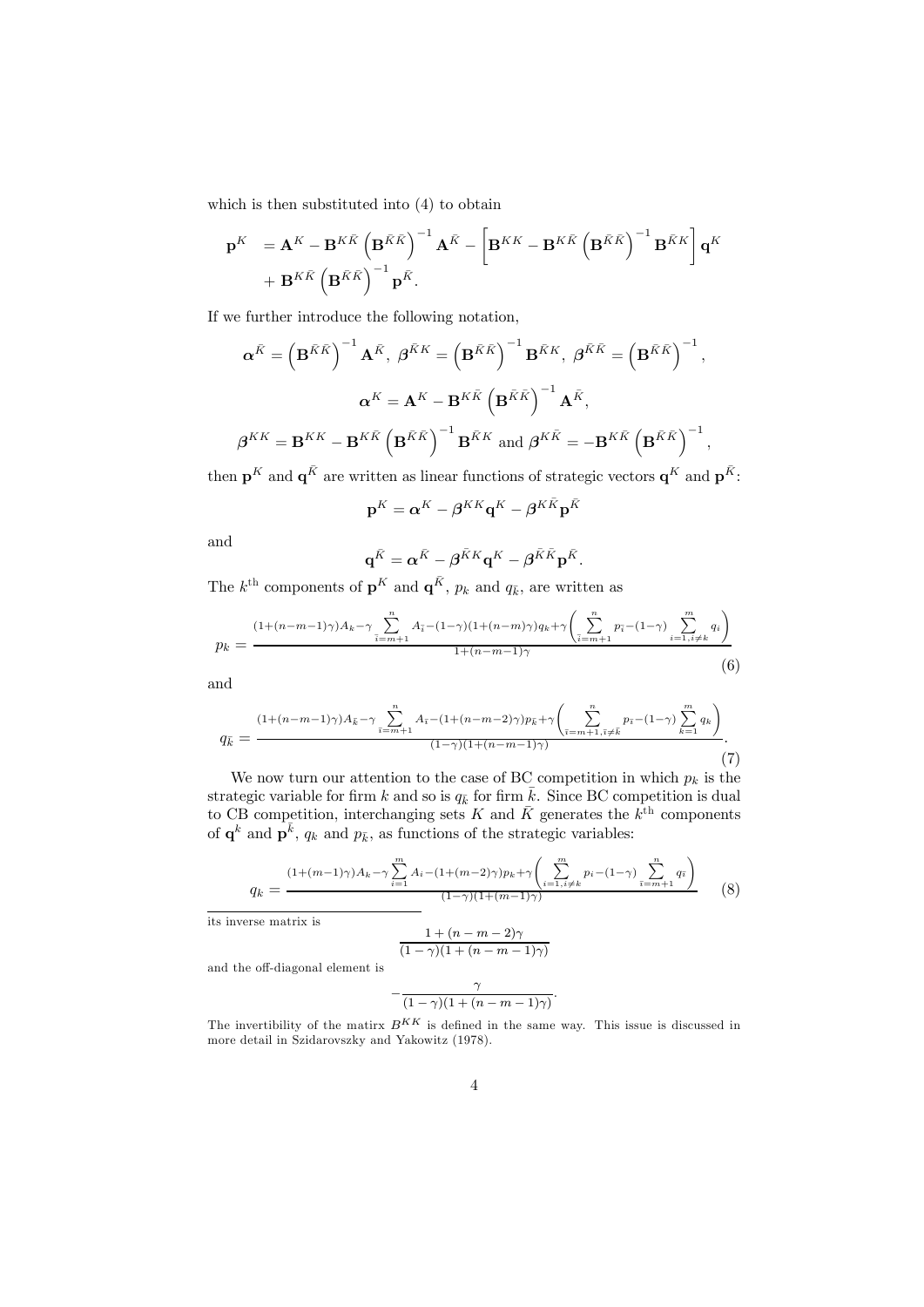$$
p_{\bar{k}} = \frac{(1 + (m-1)\gamma)A_{\bar{k}} - \gamma \sum_{i=1}^{m} A_i - (1 - \gamma)(1 + m\gamma)q_{\bar{k}} + \gamma \left(\sum_{i=1}^{m} p_i - (1 - \gamma) \sum_{\bar{i}=m+1, \bar{i} \neq \bar{k}}^{n} q_{\bar{i}}\right)}{(1 + (m-1)\gamma)}
$$
(9)

Firm k chooses optimal strategy to maximize its profit  $\pi_k = (p_k - c_k)x_k$  where  $c_k$  denotes the constant marginal cost. In a linear demand oligopoly, changes in the production cost do not affect the optimal behavior of the firms qualitatively. Thus the zero-cost assumption is usually adopted for the sake of analytical simplicity, and we follow this tradition in the following discussions.

## 3 Review: Mixed Duopoly

Before proceeding to the general  $n$ -firm mixed oligopoly, we briefly review the results on the behavioral comparison in a duopoly framework. To this end, we take  $n = 2$  and  $m = 1$ . Let firm 1 be quantity-adjusting and firm 2 priceadjusting under CB competition. The usual procedure for solving the profit maximization problems leads to the optimal behavior of the firms as follows:

$$
q_1^{CB} = \frac{2A_1 - \gamma A_2}{4 - 3\gamma^2}
$$
,  $p_1^{CB} = (1 - \gamma^2)q_1^{CB}$  and  $\pi_1^{CB} = (1 - \gamma^2) (q_1^{CB})^2$ 

and

$$
p_2^{CB} = \frac{-\gamma A_1 + (2 - \gamma^2) A_2}{4 - 3\gamma^2}
$$
,  $q_2^{CB} = p_2^{CB}$  and  $\pi_2^{CB} = (q_2^{CB})^2$ .

Subscript " $CB$ " over variables indicates that the corresponding variables are evaluated at a CB equilibrium.

Firm 2 is quantity-adjusting under BC competition and its optimal behavior is dual to the optimal behavior of quantity-adjusting firm 1 under CB competition. We get its optimal behavior by replacing  $A_i$  by  $A_j$ ,  $q_i$  by  $q_j$  and  $p_i$  by  $p_j$  for  $i \neq j$ ,  $i, j = 1, 2$ :

$$
q_2^{BC} = \frac{-\gamma A_1 + 2A_2}{4 - 3\gamma^2}, \ p_2^{BC} = (1 - \gamma^2) q_2^{BC} \text{ and } \pi_2^{BC} = (1 - \gamma^2) (q_2^{BC})^2.
$$

In the same way, duality transforms the optimal behavior of firm 2 under CB competition into the optimal behavior of firm 1 under BC competition,

$$
p_1^{BC} = \frac{(2-\gamma^2)A_1 - \gamma A_2}{4 - 3\gamma^2}
$$
,  $q_1^{BC} = p_1^{BC}$  and  $\pi_1^{BC} = (q_1^{BC})^2$ .

Let us compare the profits of firms 1 and 2 under CB competition with those under BC competition. Ratios of the profits are

$$
\frac{\pi_1^{CB}}{\pi_1^{BC}} = (1 - \gamma^2) \left( \frac{2 - \alpha \gamma}{2 - \gamma^2 - \alpha \gamma} \right)^2 \text{ and } \frac{\pi_2^{CB}}{\pi_2^{BC}} = \frac{1}{1 - \gamma^2} \left( \frac{(2 - \gamma^2)\alpha - \gamma}{2\alpha - \gamma} \right)^2
$$

and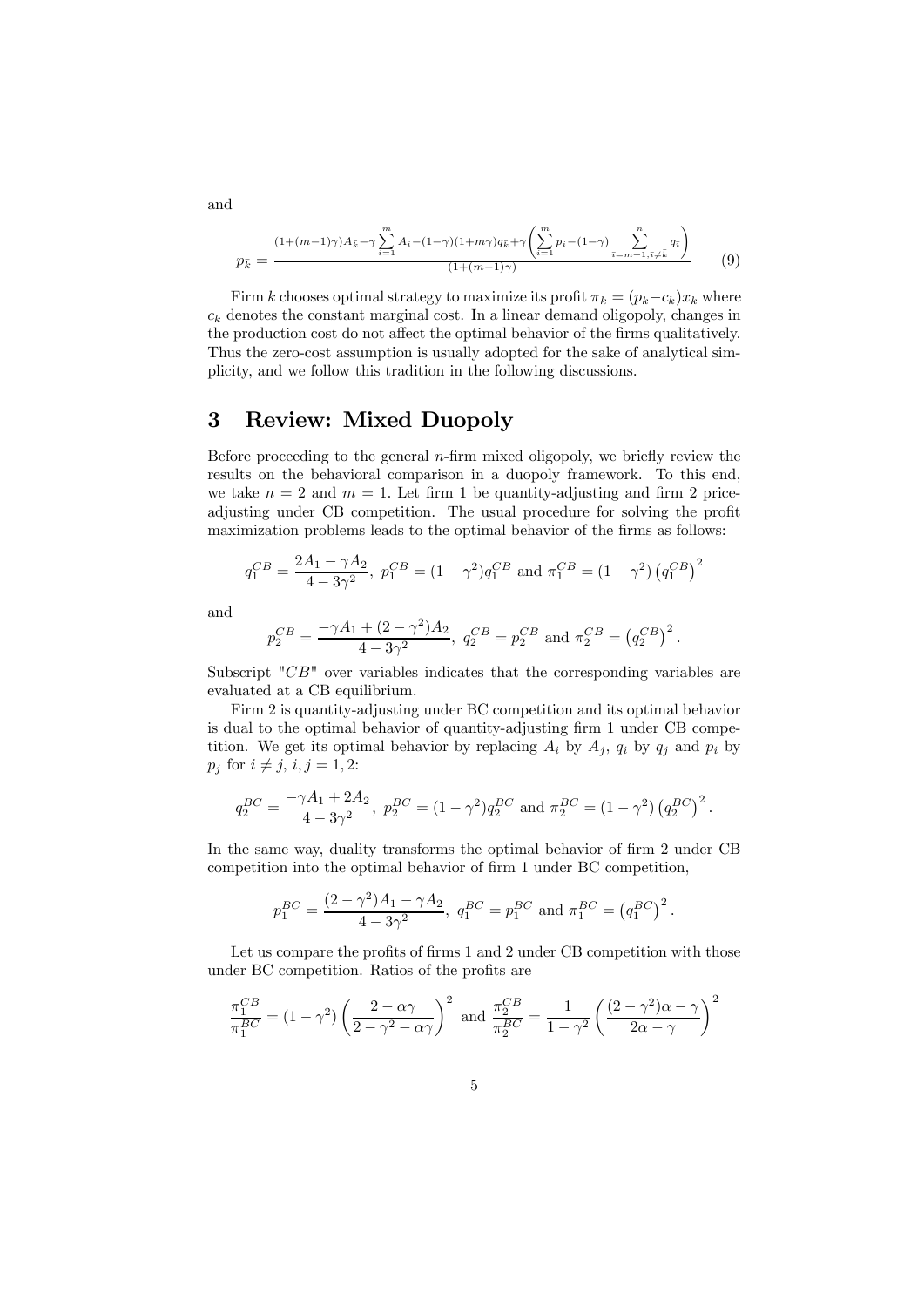where  $\alpha$  is the ratio of  $A_2$  over  $A_1$ . Differences between the numerator and the denominator of the profit ratios are

$$
(1 - \gamma^2)(2 - \alpha \gamma)^2 - (2 - \gamma^2 - \alpha \gamma)^2 = -\gamma^3(\alpha^2 \gamma - 2\alpha + \gamma)
$$

and

$$
((2 - \gamma^2)\alpha - \gamma)^2 - (1 - \gamma^2)(2\alpha - \gamma)^2 = \gamma^3(\alpha^2\gamma - 2\alpha + \gamma).
$$

The right hand sides of these two equations are negative and positive, respectively, if  $\gamma < 0$ . Hence

$$
\pi_1^{CB} < \pi_1^{BC} \text{ and } \pi_2^{CB} > \pi_2^{BC} \text{ if } \gamma < 0. \tag{10}
$$

Assume next that  $\gamma > 0$ . Then it can be shown that  $\alpha^2 \gamma - 2\alpha + \gamma < 0$  under the non-negativity conditions for the optimal prices and outputs,

$$
\frac{2-\gamma^2}{\gamma}\geq\alpha\geq\frac{\gamma}{2-\gamma^2}
$$

implying that

$$
\pi_1^{CB} > \pi_1^{BC} \text{ and } \pi_2^{CB} < \pi_2^{BC} \text{ if } \gamma > 0.
$$
\n
$$
(11)
$$

The results (10) and (11) in the mixed duopoly agree with those obtained by Singh and Vives (1984) and, as a benchmark for measuring firms' profitability, they can be summarized in the following way.

**Theorem 1** In a mixed duopoly, a quantity-adjusting strategy is more profitable than a price-adjusting strategy if the goods are substitutes whereas the priceadjusting strategy is more profitable than the quantity-adjusting strategy if the goods are complements.

# 4 Mixed N-Firm Oligopoly

### 4.1 CB Competition

We will begin our discussion on the  $n$ -firm mixed oligopoly by considering the optimal behavior of the firms under CB competition. We first derive the best responses and then obtain equilibrium outputs, prices and profits.

### 4.1.1 Best Responses

Since firm  $k \in K$  is quantity-adjusting, it chooses quantity of good k so as to maximize its profit subject to  $(6)$ , taking the other firms' quantities and prices as given. Solving the first-order condition of the profit maximizing problem yields the best response

$$
q_k = \frac{(1 + (n - m - 1)\gamma)A_k - \gamma \sum_{\bar{i} = m + 1}^n A_{\bar{i}} + \gamma \left(\sum_{\bar{i} = m + 1}^n p_{\bar{i}} - (1 - \gamma) \sum_{i \neq k}^m q_i\right)}{2(1 - \gamma)(1 + (n - m)\gamma)}.
$$
(12)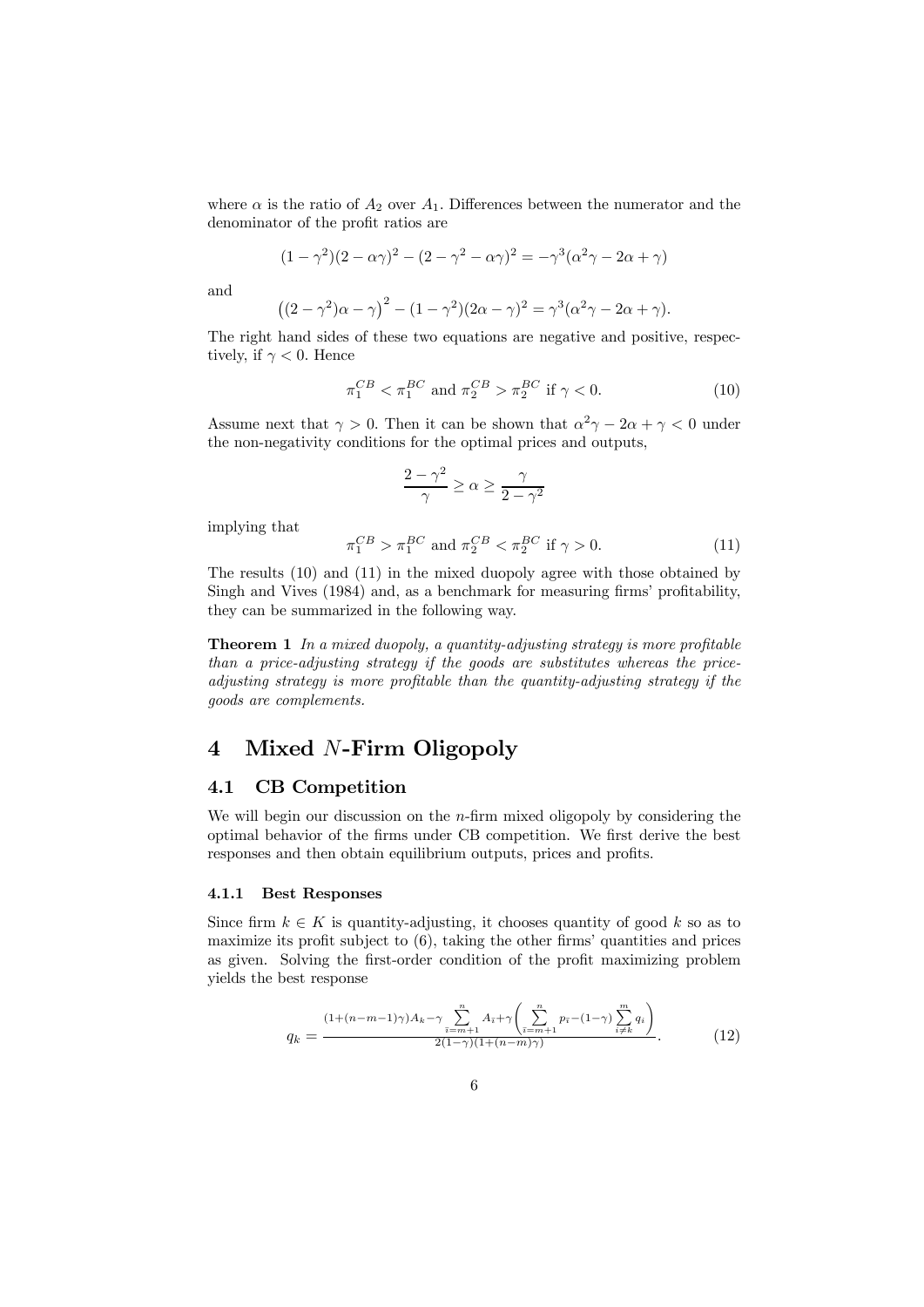Using the simple fact that  $\sum_{i=1}^{m} q_i = q_k + \sum_{i \neq k}^{m} q_i$ , the best response can be rewritten as

$$
q_k = \frac{\frac{(1 + (n - m - 1)\gamma)A_k - \gamma \sum_{\bar{i} = m + 1}^n A_{\bar{i}} + \gamma \left(\sum_{\bar{i} = m + 1}^n p_{\bar{i}} - (1 - \gamma) \sum_{i = 1}^m q_i\right)}{(1 - \gamma)(2 + (2(n - m) - 1)\gamma)}.
$$
(13)

The second-order condition (SOC) for the profit maximization is satisfied if

$$
\frac{\partial^2 \pi_k}{\partial q_k^2} = -2 \frac{(1-\gamma)(1+(n-m)\gamma)}{1+(n-m-1)\gamma} < 0. \tag{14}
$$

If  $0 < \gamma < 1$ , then the terms on the right hand side of (14) are positive and thus this SOC is always satisfied. If  $-1 < \gamma < 0$ , the signs of  $1 + (n - m)\gamma$  and  $1+(n-m-1)\gamma$  are ambiguous and then the sign of the SOC is also ambiguous, so we need additional conditions to fulfill the SOC. Since

$$
1 + (n - m)\gamma < 1 + (n - m - 1)\gamma,\tag{15}
$$

the required condition is  $1+(n-m)\gamma > 0$  or  $1+(n-m-1)\gamma < 0$ .

Since firm  $\bar{k} \in \bar{K}$  is price-adjusting, it chooses a price of good  $\bar{k}$  so as to maximize its profit subject to  $(7)$ , taking the other firms' quantities and prices as given. Solving the first-order condition of the profit maximizing problem yields the best response

$$
p_{\bar{k}} = \frac{(1 + (n - m - 1)\gamma)A_{\bar{k}} - \gamma \sum_{\bar{i} = m + 1}^{n} A_{\bar{i}} + \gamma \left(\sum_{\bar{i} \neq \bar{k}}^{n} p_{\bar{i}} - (1 - \gamma) \sum_{i = 1}^{m} q_i\right)}{2(1 + (n - m - 2)\gamma)}.
$$
(16)

Using the simple fact that  $\sum_{\bar{i}=m+1}^{n} p_{\bar{i}} = p_{\bar{k}} + \sum_{\bar{i}\neq \bar{k}}^{n} p_{\bar{i}}$ , the best response can be rewritten as

$$
p_{\bar{k}} = \frac{(1 + (n - m - 1)\gamma)A_{\bar{k}} - \gamma \sum_{\bar{i} = m + 1}^{n} A_{\bar{i}} + \gamma \left(\sum_{\bar{i} = m + 1}^{n} p_{\bar{i}} - (1 - \gamma) \sum_{i = 1}^{m} q_i\right)}{2 + (2(n - m) - 3)\gamma}.
$$
 (17)

The SOC for the profit maximization is satisfied if

$$
\frac{\partial^2 \pi_{\bar{k}}}{\partial p_{\bar{k}}^2}=-2\frac{(1+(n-m-2)\gamma)}{(1-\gamma)(1+(n-m-1)\gamma)}<0.
$$

If  $0 < \gamma < 1$ , then this SOC is always satisfied. If  $-1 < \gamma < 0$ , then by the same reason above, we need additional conditions to satisfy the SOC. Since

$$
1 + (n - m - 1)\gamma < 1 + (n - m - 2)\gamma,\tag{18}
$$

the required condition is  $1+(n-m-1)\gamma > 0$  or  $1+(n-m-2)\gamma < 0$ . From (15) and (18), in order to fulfill the SOCs in the optimizing problems under both CB and BC competitions, we assume the following:

Assumption 1. If  $\gamma < 0$ , either  $1 + (n - m)\gamma > 0$  or  $1 + (n - m - 2)\gamma < 0$ holds.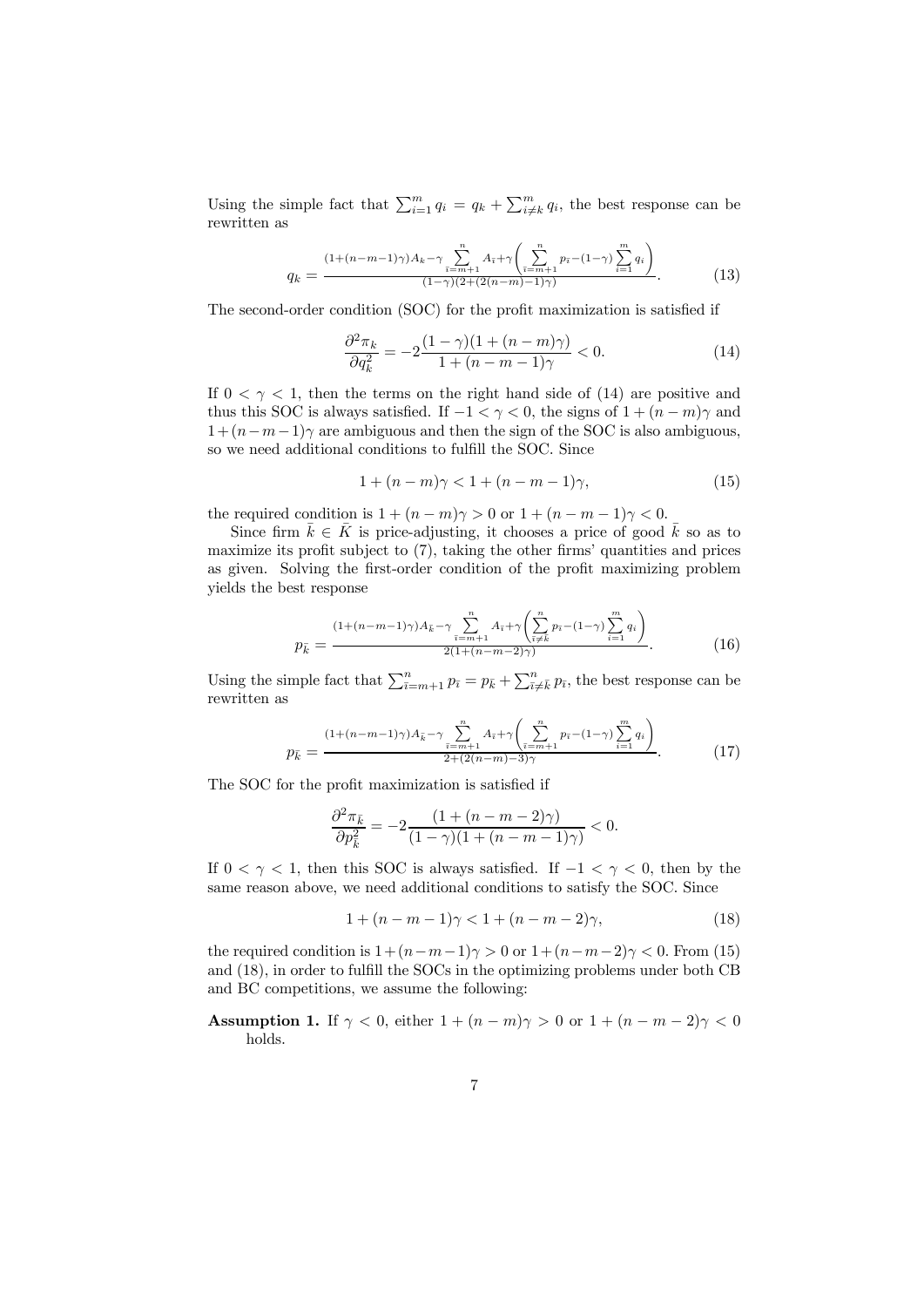### 4.1.2 CB Equilibrium

We will next show that there is a unique CB equilibrium. Adding  $(13)$  over all quantity-adjusting firms and (17) over all price-adjusting firms gives

$$
\sum_{k=1}^{m} q_k = \frac{(1 + (n - m - 1)\gamma) \sum_{k=1}^{m} A_k - m\gamma \sum_{\bar{k}=m+1}^{n} A_{\bar{k}} + m\gamma \sum_{\bar{k}=m+1}^{n} p_{\bar{k}}}{(1 - \gamma)(2 + (2n - m - 1)\gamma)}
$$

and

$$
\sum_{\bar{k}=m+1}^{n} p_{\bar{k}} = \frac{(1-\gamma) \sum_{\bar{k}=m+1}^{n} A_{\bar{k}} - (n-m)(1-\gamma)\gamma \sum_{i=1}^{m} q_i}{2 + (n-m-3)\gamma}.
$$

If we introduce the notation,

$$
Q = (1 - \gamma) \sum_{k=1}^{m} q_k, \ P = \sum_{\bar{k}=m+1}^{n} p_{\bar{k}}, \ B_k = \sum_{k=1}^{m} A_k \text{ and } B_{\bar{k}} = \sum_{\bar{k}=m+1}^{n} A_{\bar{k}},
$$

the above two equations can be rewritten as the simultaneous equations for Q and  $\boldsymbol{P}$ 

$$
\begin{cases} (2 + (2n - m - 1)\gamma)Q - m\gamma P = (1 + (n - m - 1)\gamma)B_k - m\gamma B_{\bar{k}},(n - m)\gamma Q + (2 + (n - m - 3)\gamma)P = (1 - \gamma)B_{\bar{k}},\end{cases}
$$
(19)

where we assume

$$
\Delta^{CB} = (2 + (2n - m - 1)\gamma)(2 + (n - m - 3)\gamma) + m(n - m)\gamma^2 \neq 0
$$
 (20)

to have a non-trivial solution. From the solution of (19) we obtain

$$
P - Q = \frac{1}{\Delta^{CB}} \{ -(1 + (n - m - 1)\gamma)(2 + (2(n - m) - 3)\gamma)B_k
$$
  
+ 
$$
[2 + (2n - 3)\gamma + (2n(m - 1) - (2m - 1)(m + 1))\gamma^2]B_{\bar{k}} \}.
$$

 $P - Q$  is substituted into (13) and (17) to obtain the Cournot-Bertrand equilibrium output and price,  $\real^3$ 

$$
q_k^{CB} = \frac{a_k^{CB} A_k - b_k^{CB} B_k - b_{\bar{k}}^{CB} B_{\bar{k}}}{\Delta^{CB} (1 - \gamma)(2 + (2(n - m) - 1)\gamma)}
$$
(21)

and

$$
p_k^{CB} = \frac{a_k^{CB} A_k - b_k^{CB} B_k - b_k^{CB} B_{\bar{k}}}{\Delta^{CB} (2 + (2(n - m) - 3)\gamma)}
$$
(22)

<sup>&</sup>lt;sup>3</sup>The CB output and price as well as the CB equilibrium values of another variables to be obtained below in the n-firm oligopoly can be reduced to those in the duopoly obtained above if we take  $n = 2$  and  $m = 1$ .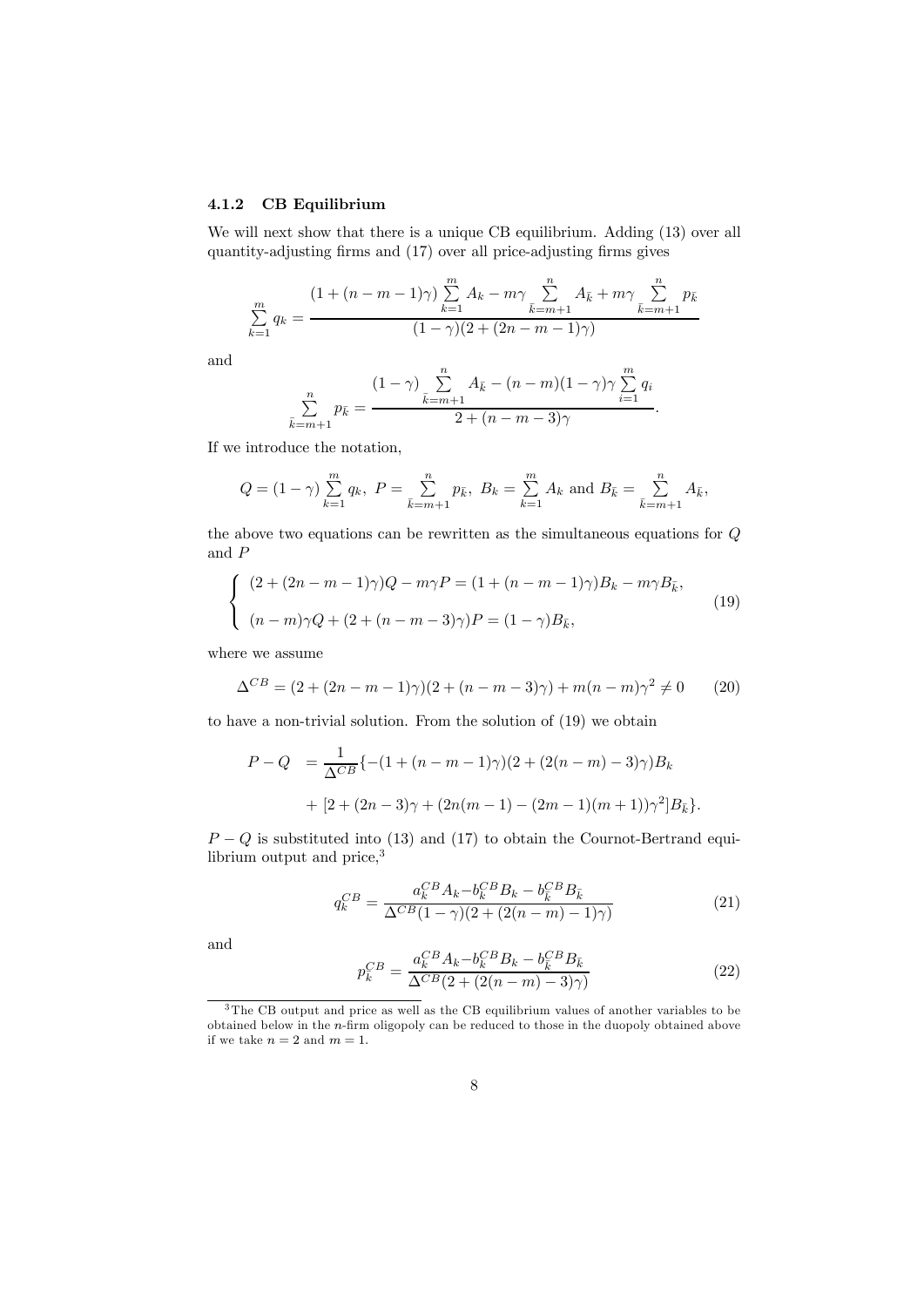where

$$
a_k^{CB} = \Delta^{CB} (1 + (n - m - 1)\gamma),
$$
  

$$
b_k^{CB} = \gamma (1 + (n - m - 1)\gamma)(2 + (2(n - m) - 3)\gamma)
$$

and

$$
b_{\bar{k}}^{CB} = \gamma (2 + (2(n-m) - 1)\gamma)(1 + ((n-m) - 2)\gamma).
$$

From the perceived demand  $(6)$  of firm k and the best response  $(12)$ , we can obtain the price at which firm  $k$  sells its output as a function of its optimal quantity,

$$
p_k^{CB} = \frac{(1 - \gamma)(1 + (n - m)\gamma)}{1 + (n - m - 1)\gamma} q_k^{CB}.
$$
 (23)

In the same way, solving (7) and (16) for  $q_{\bar{k}}$  yields the output that firm  $\bar{k}$  sells as a function of its optimal price

$$
q_k^{CB} = \frac{1 + (n - m - 2)\gamma}{(1 - \gamma)(1 + (n - m - 1)\gamma)} p_k^{CB}.
$$
 (24)

Using (23) and (24), the Cournot-Bertrand profits of firms k and  $\bar{k}$  are written as

$$
\pi_k^{CB} = \frac{(1 - \gamma)(1 + (n - m)\gamma)}{1 + (n - m - 1)\gamma} \left( q_k^{CB} \right)^2 \tag{25}
$$

and

$$
\pi_{\overline{k}}^{CB} = \frac{(1-\gamma)(1+(n-m-1)\gamma)}{1+(n-m-2)\gamma} \left( q_{\overline{k}}^{CB} \right)^2 \tag{26}
$$

### 4.2 BC Competition

In BC competition, the strategies of firms are interchanged. Namely, the first m firms in K are price-adjusting and the last  $(n - m)$  firms in  $\overline{K}$  are quantityadjusting. By duality, we can obtain the optimal behavior under BC competition from the optimal behavior under CB competition. In particular, the best responses of firms  $k$  and  $\bar{k}$  are

$$
p_k = \frac{(1 + (m-1)\gamma)A_k - \gamma \sum_{i=1}^m A_i + \gamma \left(\sum_{i=1, i \neq k}^m p_i - (1-\gamma) \sum_{\bar{k}=m+1}^n q_{\bar{k}}\right)}{2(1 + (m-2)\gamma)}
$$
(27)

and

$$
q_{\bar{k}} = \frac{(1 + (m-1)\gamma)A_{\bar{k}} - \gamma \sum_{k=1}^{m} A_k + \gamma \left(\sum_{k=1}^{m} p_k - (1-\gamma) \sum_{\bar{i}=m+1, \ \bar{i} \neq \bar{k}}^{n} q_{\bar{i}}\right)}{2(1-\gamma)(1+m\gamma)}
$$
(28)

It is easy to see that the second-order conditions for the profit maximizing problems are always satisfied if the goods are substitutes. If the goods are complements, then the following additional conditions are necessary.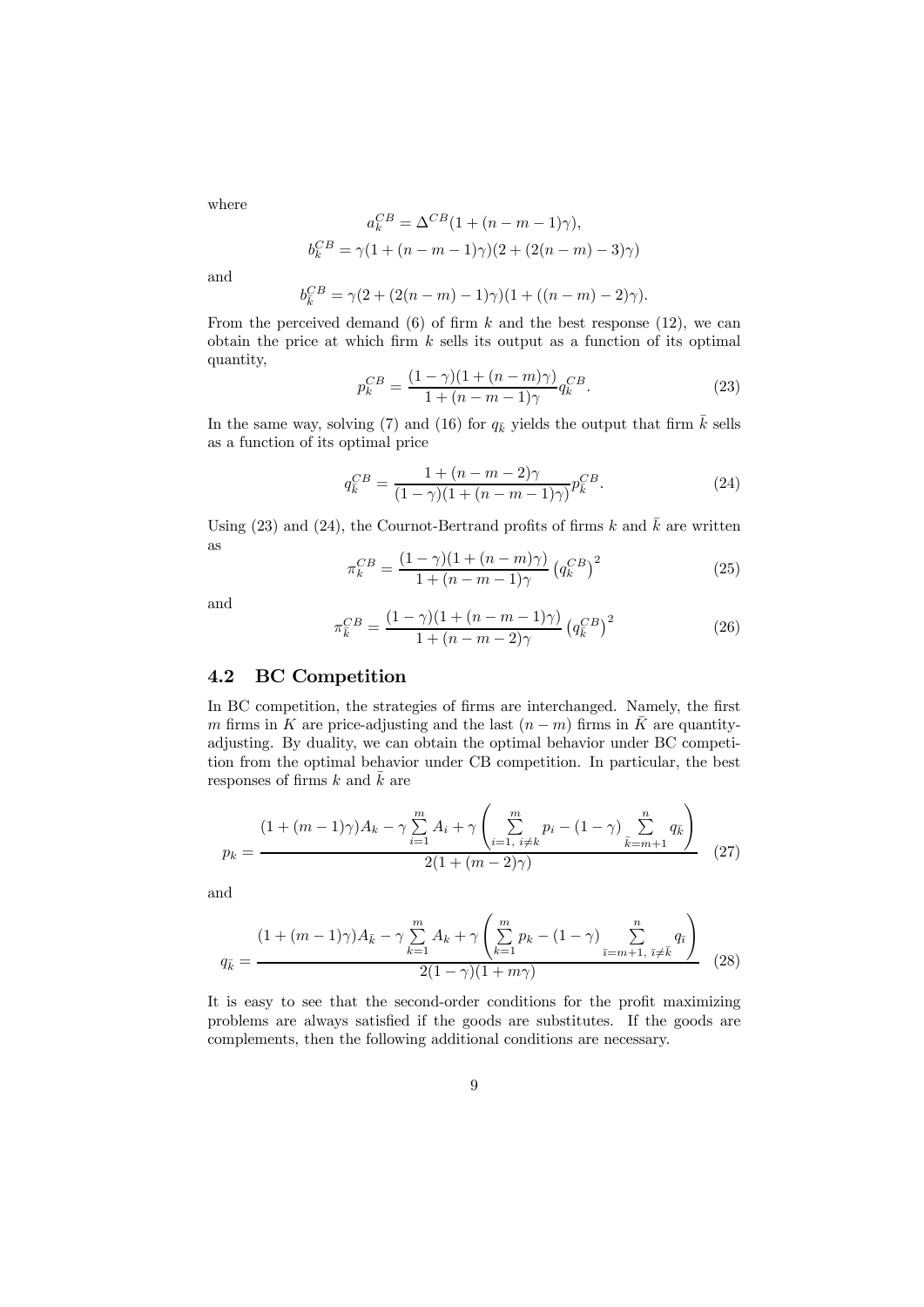Assumption 2. If  $\gamma < 0$ , then either  $1 + m\gamma > 0$  or  $1 + (m - 2)\gamma < 0$ .

Duality also gives BC equilibrium price and output from (21) and (22):

$$
p_k^{BC} = \frac{a_k^{BC} A_k - b_k^{BC} B_k - b_k^{BC} B_{\bar{k}}}{\Delta^{BC} (2 + (2m - 3)\gamma)}
$$
(29)

and

$$
q_k^{BC} = \frac{a_k^{BC} A_{\bar{k}} - b_k^{BC} B_k - b_{\bar{k}}^{BC} A_{\bar{k}}}{\Delta^{BC} (1 - \gamma)(2 + (2m - 1)\gamma)}
$$
(30)

where

$$
\Delta^{BC} = (2 + (m-3)\gamma)(2 + (n+m-1)\gamma) + m(n-m)\gamma^2
$$

$$
a_k^{BC} = \Delta^{BC}(1 + (m-1)\gamma)
$$

$$
b_k^{BC} = \gamma(1 + (m-2)\gamma)(2 + (2m-1)\gamma)
$$

and

$$
b_{\bar{k}}^{BC} = \gamma (1 + (m - 1)\gamma)(2 + (2m - 3)\gamma)
$$

Superscript " $BC$ " over variables has the similar meaning as " $CB$ ."

Using the demands and the best responses, the output of the price-adjusting firm k and the price of quantity-adjusting firm  $\bar{k}$  can be expressed as linear functions of the strategic variables,  $p_k^{BC}$  and  $q_{\overline{k}}^{BC}$ :

$$
q_k^{BC} = \frac{1 + (m-2)\gamma}{(1-\gamma)(1 + (m-1)\gamma)} p_k^{BC}
$$
 (31)

and

$$
p_{\overline{k}}^{BC} = \frac{(1-\gamma)(1+m\gamma)}{1+(m-1)\gamma} q_{\overline{k}}^{BC}
$$
\n(32)

From (31) and (32), the profits under BC competition have the forms

$$
\pi_k^{BC} = \frac{(1 - \gamma)(1 + (m - 1)\gamma)}{1 + (m - 2)\gamma} \left( q_k^{BC} \right)^2 \tag{33}
$$

and

$$
\pi_{\overline{k}}^{BC} = \frac{(1 - \gamma)(1 + m\gamma)}{1 + (m - 1)\gamma} \left( q_{\overline{k}}^{BC} \right)^2.
$$
 (34)

### 5 Comparison of the optimal behavior

We compare the optimal behavior under CB competition with that under BC competition to find out which competition is more profitable. It, however, requires tedious calculations to make the comparison under general values of  $m$ and  $n$ . To simplify the analysis, we focus on the special case in which the following condition is satisfied:

#### Assumption 3.  $n = 2m$ .

Notice that Assumptions 1 and 2 become identical under Assumption 3. In the following analysis, we focus our attention to the optimal behavior of firm k. This treatment will suffice for our purpose to show that Theorem 1 does not necessarily hold in the general *n*-firm mixed oligopoly.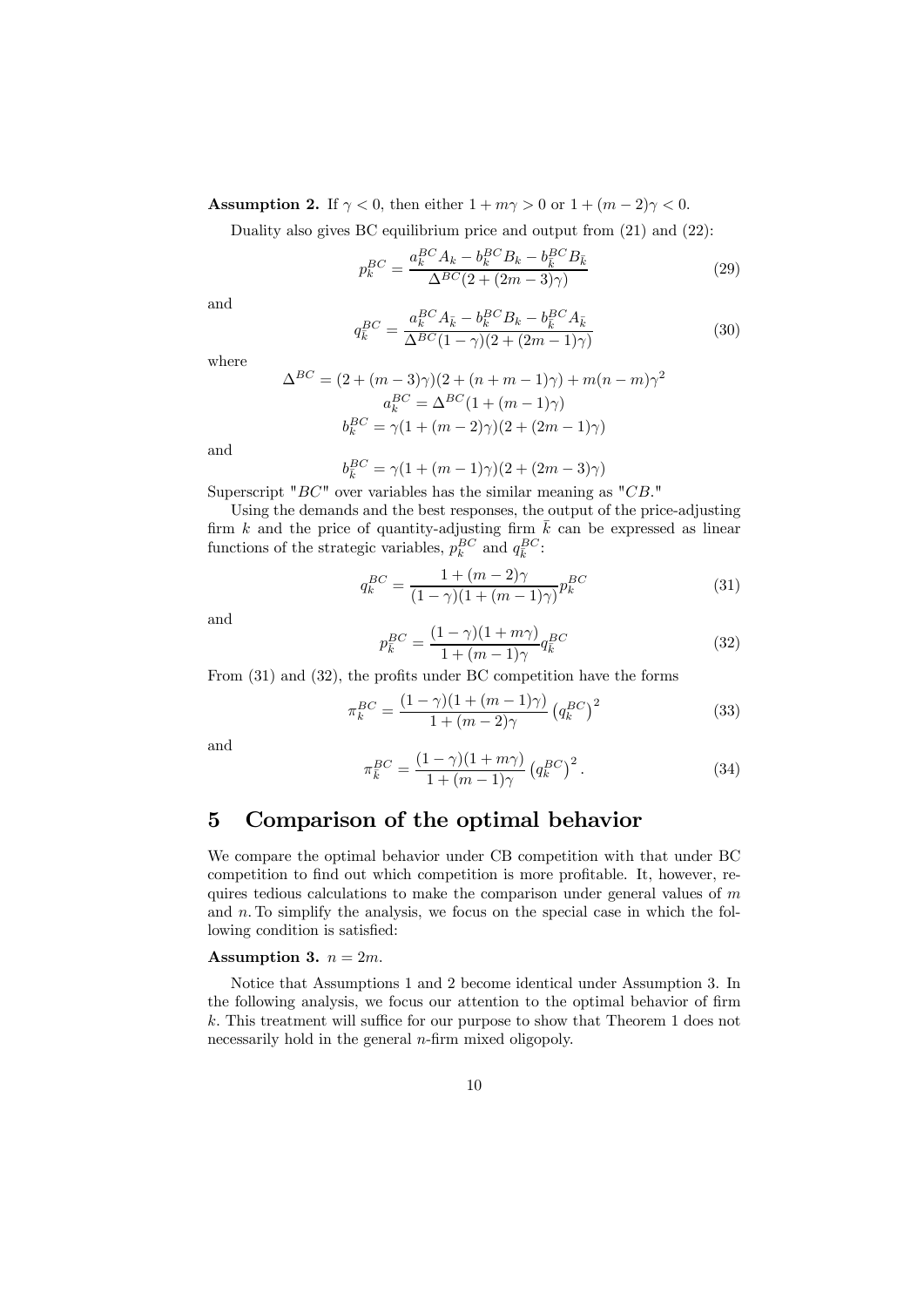### 5.1 Ratios of optimal values

Replacing n with  $2m$ , we can verify that

$$
\Delta^{CB} = \Delta^{BC} = (2 + (3m - 1)\gamma)(2 + (m - 3)\gamma) + m^2 \gamma^2,
$$
  

$$
b_k^{CB} = b_k^{BC} = \gamma (1 + (m - 1)\gamma)(2 + (2m - 3)\gamma)
$$

and

$$
b_{\bar{k}}^{CB} = b_{k}^{BC} = \gamma (1 + (m - 2)\gamma)(2 + (2m - 1)\gamma).
$$

Let  $\Delta^{CB}$  and  $\Delta^{BC}$  be denoted as  $\Delta$ . Then we can also verify that

$$
a_k^{CB} = a_k^{BC} = \Delta(1 + (m-1)\gamma).
$$

To simplify the notation, we denote k by 1,  $\bar{k}$  by 2,  $a_k^{CB}$  and  $a_k^{BC}$  by  $a_1$ ,  $b_k^{CB}$  and  $b_k^{BC}$  by  $b_1$  and  $b_k^{BC}$  and  $b_k^{BC}$  by  $b_2$ , respectively. With this new notation, CB price (23) and BC price (29) are rewritten as

$$
p_1^{CB} = \frac{(1+m\gamma)mb_2A_1}{\Delta(1+(m-1)\gamma)(2+(2m-1)\gamma)} \left(\varphi^{CB}(\alpha_1) - \alpha_2\right)
$$
(35)

and

$$
p_1^{BC} = \frac{mb_1 A_1}{\Delta(2 + (2m - 3)\gamma)} \left(\varphi^{BC}(\alpha_1) - \alpha_2\right)
$$
 (36)

where  $\alpha_1$ , respectively  $\alpha_2$ , denotes the ratio between the average quality offered by the firms in K, respectively  $\overline{K}$ , and the quality offered by firm k,

$$
\alpha_1 = \frac{B_1/m}{A_1}, \text{ respectively } \alpha_2 = \frac{B_2/m}{A_1} \tag{37}
$$

and

$$
\varphi^{CB}(\alpha_1) = \frac{a_1}{mb_2} - \frac{b_1}{b_2} \alpha_1 \text{ and } \varphi^{BC}(\alpha_1) = \frac{a_1}{mb_1} - \frac{b_2}{b_1} \alpha_1. \tag{38}
$$

Both  $\varphi^{CB}(\alpha_1)$  and  $\varphi^{BC}(\alpha_1)$  are linear in  $\alpha_1$ . If  $b_1 \neq b_2$ , then they intersect once at point  $(\alpha_1^*, \alpha_2^*)$  where

$$
\alpha_1^* = \alpha_2^* = \frac{a_1}{(b_1 + b_2)m} \text{ and } \varphi^{CB}(\alpha_1^*) = \varphi^{BC}(\alpha_1^*) = \alpha_2^*.
$$
 (39)

Taking the ratio of (35) over (36), then

$$
\frac{p_1^{CB}}{p_1^{BC}} - 1 = \frac{1 - \varepsilon^2}{\varphi^{BC}(\alpha_1) - \alpha_2} \left( \alpha_2 - \varphi_p(\alpha_1) \right)
$$
(40)

where

$$
\varphi_p(\alpha_1) = \frac{\varphi^{BC}(\alpha_1) - \varepsilon^2 \varphi^{CB}(\alpha_1)}{1 - \varepsilon^2} \tag{41}
$$

and

$$
\varepsilon^{2} = \frac{(1 + m\gamma)(1 + (m - 2)\gamma)}{(1 + (m - 1)\gamma)^{2}}.
$$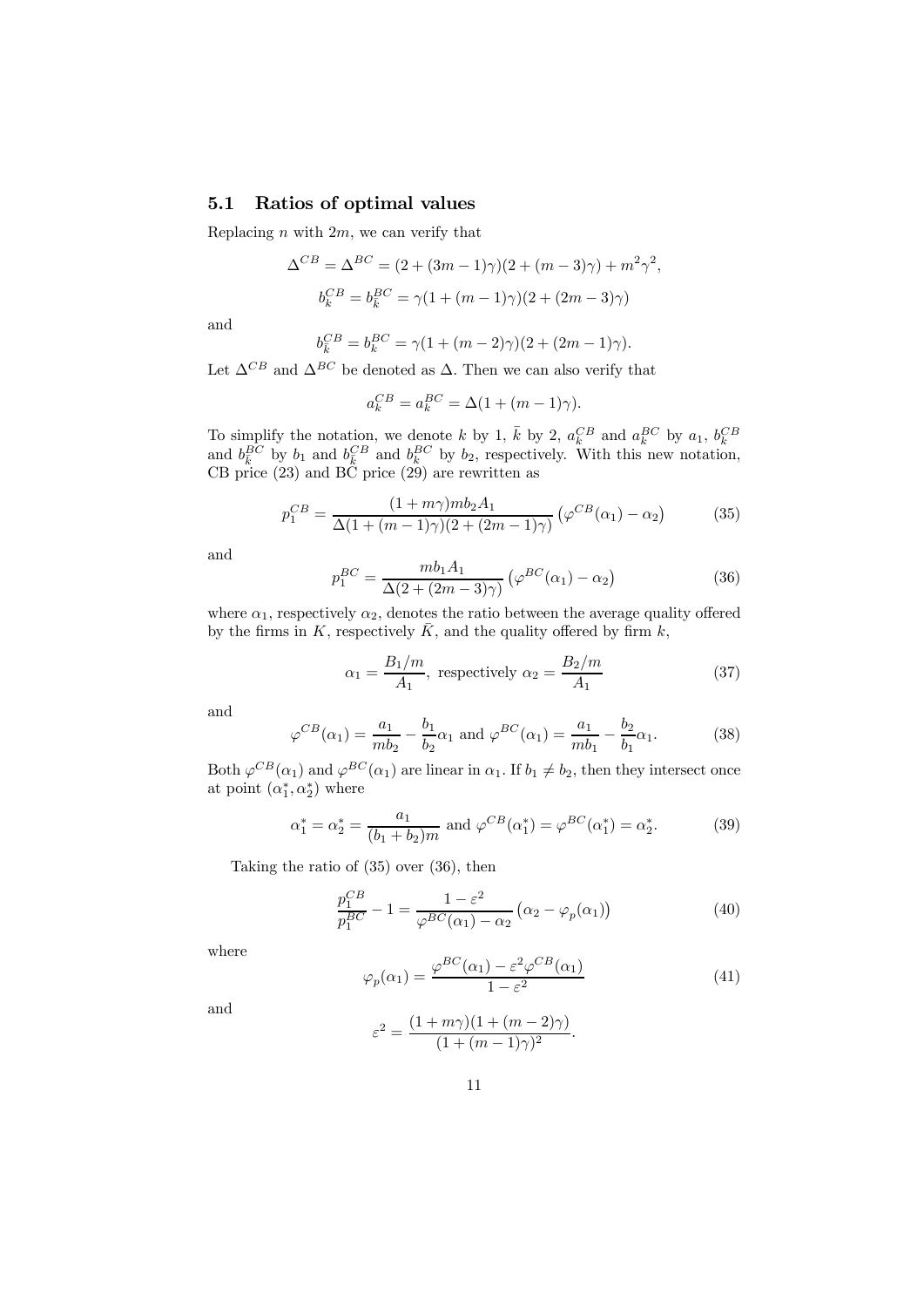It is easy to confirm the following properties of  $\varphi_p(\alpha_1)$ . The definition of  $\varphi_p(\alpha_1)$ in (41) indicates that  $\varphi_p(\alpha_1^*) = \alpha_2^*$ , that is, the  $\alpha_2 = \varphi_p(\alpha_1)$  curve passes through the point  $(\alpha_1^*, \alpha_2^*)$ . For  $\alpha_1 = 0$ 

$$
\varphi_p(0) = \frac{a_1(b_2 - \varepsilon^2 b_1)}{m(1 - \varepsilon^2)b_1b_2} = \frac{a_1}{m(1 - \varepsilon^2)b_1b_2} \frac{\gamma^3(1 + (m - 2)\gamma)}{1 + (m - 1)\gamma}
$$
(42)

and differentiating  $\varphi_p(\alpha_1)$  with respect to  $\alpha_1$  gives

$$
\frac{d\varphi_p(\alpha_1)}{d\alpha_1} = \frac{\varepsilon^2 b_1^2 - b_2^2}{(1 - \varepsilon^2)b_1 b_2} = \frac{2\gamma^5 (1 + (m - 2)\gamma)}{(1 - \varepsilon^2)b_1 b_2},\tag{43}
$$

where the definitions of  $b_1$ ,  $b_2$  and  $\varepsilon^2$  are substituted into the denominators of the middle expressions in (42) and (43) to obtain the last expressions.

With the new notation, CB quantity (21) and BC quantity (31) are rewritten as

$$
q_1^{CB} = \frac{mb_2 A_1}{\Delta(1-\gamma)(2+(2m-1)\gamma)} \left(\varphi^{CB}(\alpha_1) - \alpha_2\right)
$$

and

$$
q_1^{BC} = \frac{(1 + (m-2)\gamma)mb_1A_1}{\Delta(1-\gamma)(1 + (m-1)\gamma)(2 + (2m-3)\gamma)} (\varphi^{BC}(\alpha_1) - \alpha_2).
$$

Taking the ratio of  $q_1^{CB}$  over  $q_1^{BC}$ , we have

$$
\frac{q_1^{CB}}{q_1^{BC}} - 1 = \frac{(b_1 - b_2)(b_1 + b_2)}{(\varphi^{BC}(\alpha_1) - \alpha_2)b_1b_2}(\alpha_1^* - \alpha_1).
$$
\n(44)

Finally, from the ratio of (25) over (33), we get

$$
\frac{\pi_1^{CB}}{\pi_1^{BC}} - 1 = \frac{(1+\varepsilon)(1-\varepsilon)(\varphi_\pi^+(\alpha_1) - \alpha_2)(\alpha_2 - \varphi_\pi^-(\alpha_1))}{(\varphi^{BC}(\alpha_1) - \alpha_2)^2}.
$$
 (45)

where

$$
\varphi_{\pi}^{+}(\alpha_{1}) = \frac{\varphi^{BC}(\alpha_{1}) + \varepsilon \varphi^{CB}(\alpha_{1})}{1 + \varepsilon} \tag{46}
$$

and

$$
\varphi_{\pi}^{-}(\alpha_{1}) = \frac{\varphi^{BC}(\alpha_{1}) - \varepsilon \varphi^{CB}(\alpha_{1})}{1 - \varepsilon} \tag{47}
$$

with

$$
\frac{d\varphi_{\pi}^{-}(\alpha_{1})}{d\alpha_{1}} = \frac{\varepsilon b_{1}^{2} - b_{2}^{2}}{(1 - \varepsilon^{2})b_{1}b_{2}}.\tag{48}
$$

Subtracting (43) from (48) gives

$$
\frac{d\varphi_{\pi}^{-}(\alpha_{1})}{d\alpha_{1}} - \frac{d\varphi_{p}(\alpha_{1})}{d\alpha_{1}} = \frac{\varepsilon(b_{1}^{2} - b_{2}^{2})}{(1 - \varepsilon^{2})b_{1}b_{2}}.
$$
\n(49)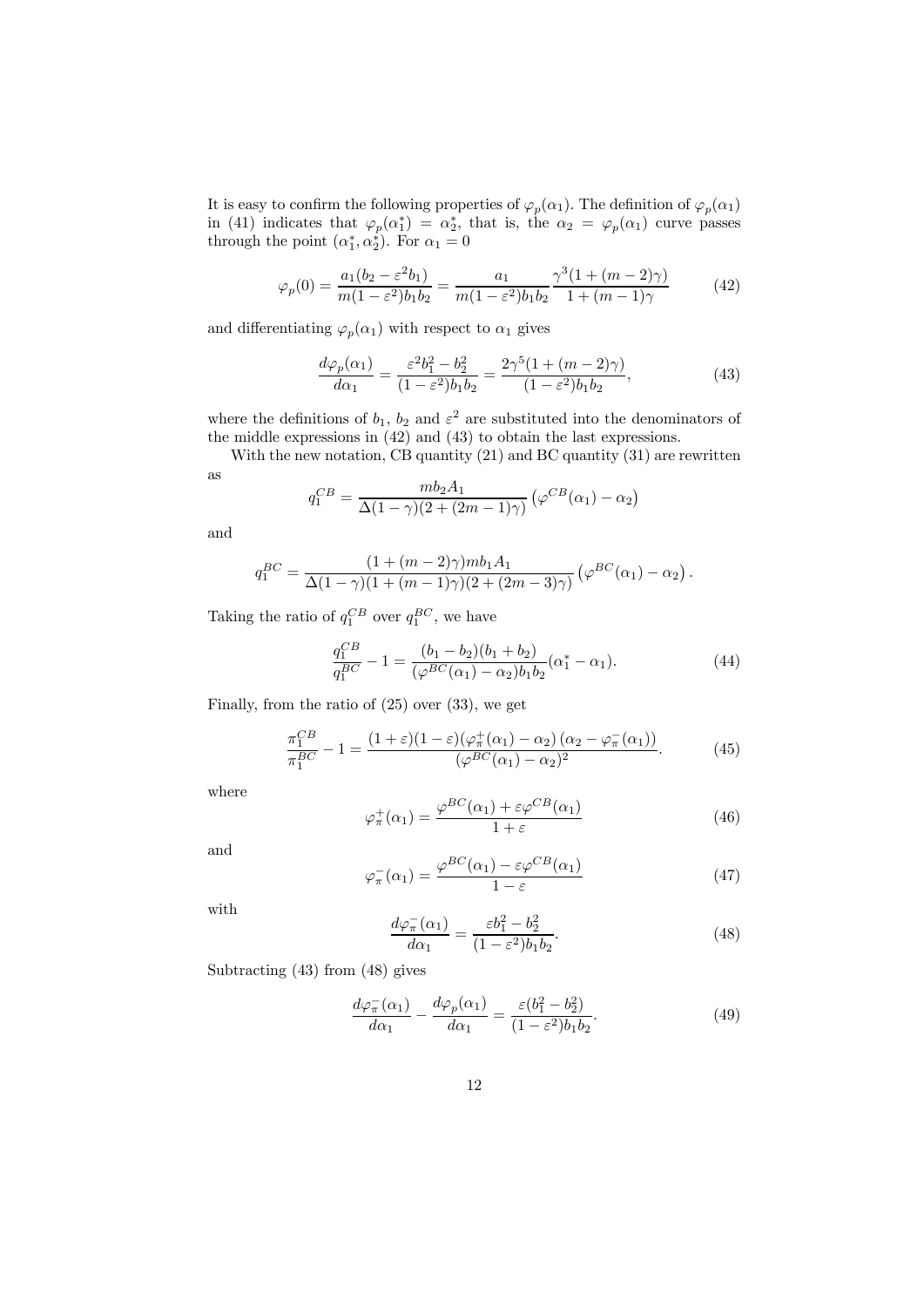### 5.2  $\gamma > 0$ : the goods are substitutes

We first assume that the goods are substitutes (i.e.,  $\gamma > 0$ ). Let us start with the price comparison. If  $\gamma > 0$ , then  $\Delta > 0$ ,  $a_1 > 0$ ,  $b_1 > 0$ ,  $b_2 > 0$  and  $b_1 - b_2 = \gamma^3 > 0$ . It also implies that the first factor in each of (35) and (36) is positive. The non-negativity conditions for the prices are

$$
\alpha_2 \leq \varphi^{CB}(\alpha_1)
$$
 and  $\alpha_2 \leq \varphi^{BC}(\alpha_1)$ .

From (38) and (39), it can be examined that the boundary curves,  $\alpha_2 = \varphi^{CB}(\alpha_1)$ and  $\alpha_2 = \varphi^{BC}(\alpha_1)$ , slope downwards, have positive intercepts and intersect once at point  $(\alpha_1^*, \alpha_2^*)$  with  $\alpha_1^* = \alpha_2^* > 0$ . We denote a feasible region of  $\alpha_1$  and  $\alpha_2$ by  $\Omega$  which is defined by

$$
\Omega = \left\{ (\alpha_1, \alpha_2) \mid \varphi^{CB}(\alpha_1) \ge \alpha_2, \ \varphi^{BC}(\alpha_1) \ge \alpha_2, \ \alpha_1 > 0 \text{ and } \alpha_2 > 0 \right\}.
$$

Since

$$
\varphi^{CB}(\alpha_1) - \varphi^{BC}(\alpha_1) = \frac{b_1^2 - b_2^2}{b_1 b_2} (\alpha_1^* - \alpha_1)
$$
 and  $b_1^2 - b_2^2 > 0$ ,

the upper bound of  $\Omega$  for  $\alpha_1 < \alpha_1^*$  is the  $\alpha_2 = \varphi^{BC}(\alpha_1)$  curve and the upper bound of  $\Omega$  for  $\alpha_1 > \alpha_1^*$  is the  $\alpha_2 = \varphi^{CB}(\alpha_1)$  curve. Relations (42) and (43) indicate that the  $\alpha_2 = \varphi_p(\alpha_1)$  curve slopes upwards and has a positive intercept. Since the numerator of the first factor in the right hand side of (40) is positive as  $\varepsilon^2$  is positive and less than unity under  $\gamma > 0^4$  and the denominator is also positive by the non-negativity condition of  $p_1^{BC}$ , we arrive at the following condition for the price difference:

$$
sign\left[p_1^{CB} - p_1^{BC}\right] = sign\left[\alpha_2 - \varphi_p(\alpha_1)\right].\tag{50}
$$

Hence we have the following results on the price difference:

**Proposition 1.** If  $\gamma > 0$ , then the  $\alpha_2 = \varphi_p(\alpha_1)$  curve divides the feasible region  $\Omega$  into two subregions:  $p_1^{CB} > p_1^{BC}$  in the subregion above the curve and  $p_1^{CB} < p_1^{BC}$  below.

Before making output comparison, we notice that  $p_1^{CB} \ge 0$  implies  $q_1^{CB} \ge 0$ due to (23) and  $p_1^{BC} > 0$  implies  $q_1^{BC} \ge 0$  due to (31). We then notice that the first factor of (44) is positive. In consequence, we arrive at the following condition for the quantity difference,

$$
sign\left[q_1^{CB} - q_1^{BC}\right] = sign[\alpha_1^* - \alpha_1].\tag{51}
$$

The sign of the quantity difference is determined by the difference between  $\alpha_1^*$ and  $\alpha_1$ , so we have the following result.

**Proposition 2.** If  $\gamma > 0$ , then  $q_1^{CB} > q_1^{BC}$  for  $\alpha_1 < \alpha_1^*$  and  $q_1^{CB} < q_1^{BC}$  for  $\alpha_1 > \alpha_1^*$ .

 $\frac{4(1+m\gamma)(1+(m-2)\gamma)-(1+(m-1)\gamma)^2=-\gamma^2<0$  implies  $\varepsilon^2<1$  and  $\varepsilon^2>0$  is clear.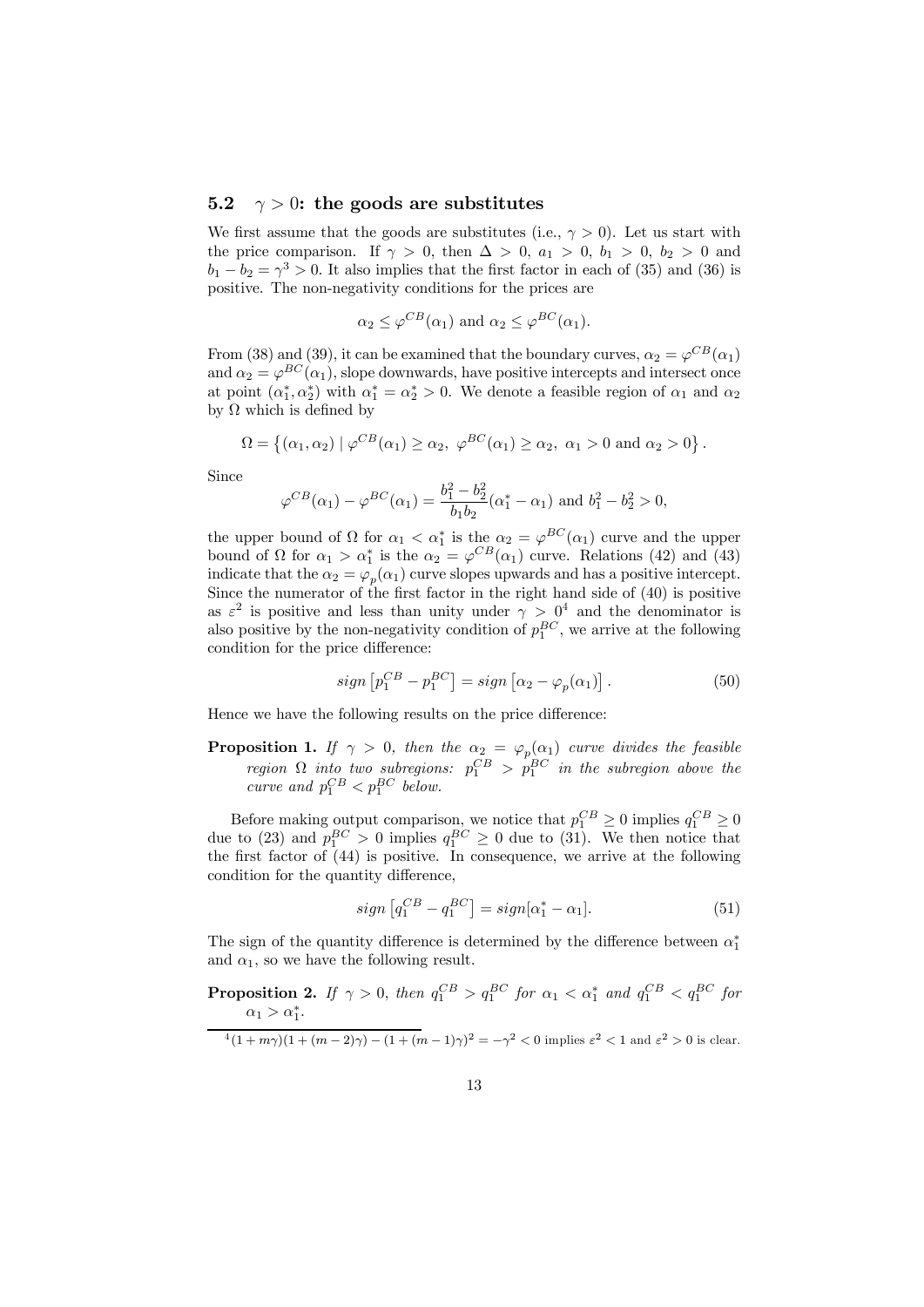Finally we draw our attention to profit comparison. Returning to the right hand side of (45), we see that its denominator is positive. The first two factors of the numerator are positive under  $0 < \varepsilon^2 < 1$ . Since the non-negativity conditions of the prices imply

$$
\varphi_{\pi}^{+}(\alpha_{1}) = \frac{\varphi^{BC}(\alpha_{1}) + \varepsilon \varphi^{CB}(\alpha_{1})}{1 + \varepsilon} \ge \alpha_{2},
$$

the third factor is also non-negative. Hence we have

$$
sign\left[\pi_1^{CB} - \pi_1^{BC}\right] = sign\left[\alpha_2 - \varphi_\pi^-(\alpha_1)\right] \tag{52}
$$

Equation (49) indicates that the slope of  $\varphi_{\pi}^{-}(\alpha_1)$  is steeper than the slope of  $\varphi_p(\alpha_1)$ . In Figure 1,<sup>5</sup> the division of the feasible region by the equal-profit curve is depicted. From (52) we conclude the following result:

**Theorem 2** If  $\gamma > 0$ , then the  $\alpha_2 = \varphi_{\pi}(\alpha_1)$  curve divides the feasible region into two subregions:  $\pi_1^{CB} > \pi_1^{BC}$  in the darker-gray region above the curve in Figure 1 and  $\pi_1^{CB} < \pi_1^{BC}$  in the lighter-gray region below.



In the mixed duopoly with product differentiation, as summarized in the first half of Theorem 1, a quantity strategy is always more profitable than a price strategy if the goods are substitutes. So the firm takes the quantity strategy in a circumstance in which it can choose its behavioral strategy. However, Theorem 2 implies that this profit dominance of the quantity strategy with  $\gamma > 0$  is not necessarily true in the n-firm mixed oligopoly framework. In particular, Propositions 1, 2 and Theorem 2 imply the following facts:

<sup>&</sup>lt;sup>5</sup>In Figure 1,  $m = 3$  and  $\gamma = 0.975$  are taken to visualize the difference between the two curves,  $\alpha_1 = \varphi^{CB}(\alpha_1)$  and  $\alpha_2 = \varphi^{BC}(\alpha_1)$ . Although it is analytically confirmed that the two curves are different for any other combinations of parameters. The difference, however, becomes small and invisible if a larger value of m and/or a smaller value of  $\gamma$  are taken.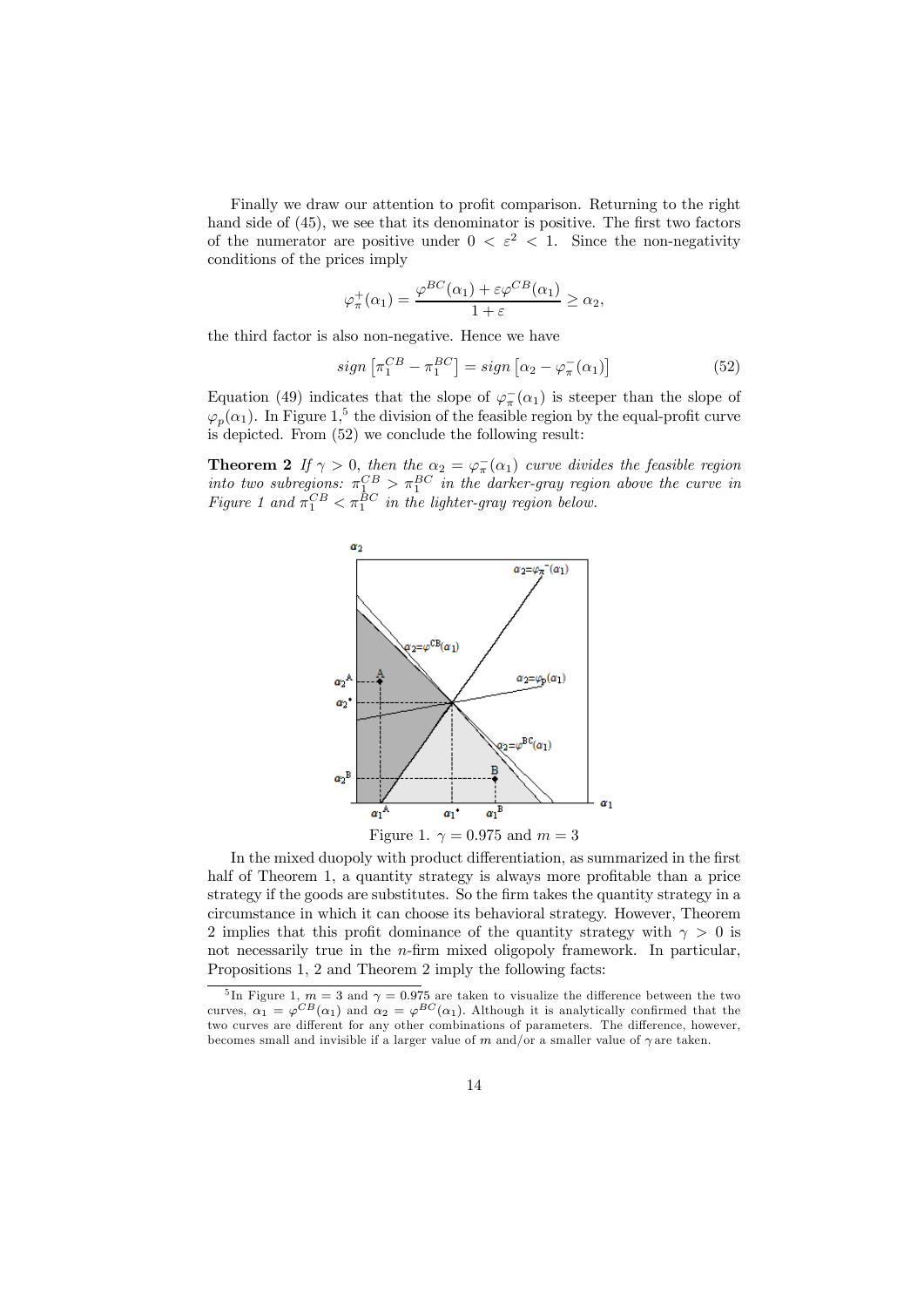- (i) the quantity strategy dominates the price strategy at point A of Figure 1 where  $\alpha_1^A < \alpha_2^A$ , that is, the quantity-adjusting strategy makes firm 1 produce more output, charge a higher price and earn more profit;
- (ii) the price strategy dominates the quantity strategy at point B of Figure 1 where  $\alpha_1^B > \alpha_2^B$ , that is, the price-adjusting strategy makes firm 1 produce more output, charge a higher price and earn more profit.

From (37),  $\alpha_1 > \alpha_2$  (respectively,  $\alpha_1 < \alpha_2$ ) means that the average quality of the goods produced by the quantity-adjusting firms is higher (respectively, lower) than the average quality of the goods produced by the price-adjusting firms. If we observe the division of the feasible region in Figure 1 carefully, it can be seen that  $\alpha_1 < \alpha_2$  is a sufficient condition that the quantity-strategy is more profitable than the price-strategy. Since  $\varphi_{\pi}^{-}(0) < 0$ ,<sup>6</sup> firm 1 produces larger output, charges a lower price and earns more profit under CB competition than under BC competition for  $\alpha_1$  and  $\alpha_2$  in the region standing between the  $\alpha_2 = \varphi_{\pi}^-(\alpha_1)$  curve and the  $\alpha_2 = \alpha_1$  curve in which  $\alpha_2 < \alpha_1$ . Hence  $\alpha_1 > \alpha_2$  is a necessary condition that the price strategy is more profitable than the quantity strategy.

### 5.3  $\gamma$  < 0: the goods are complements

We next assume that the goods are complements (i.e.,  $\gamma < 0$ ) and will compare optimal prices, outputs and profits under CB competition with those under BC competition. To fulfill the second-order condition, either  $1 + m\gamma > 0$  or  $1+(m-2)\gamma < 0$  is assumed by Assumption 1 or 2. We call the first condition  $SOC_1$  and the second  $SOC_2$ . In Figure 2 in which m is taken to be 20,  $SOC_1$ holds in the darker-gray region while  $SOC<sub>2</sub>$  holds in the lighter-gray region. The  $1 + m\gamma = 0$  curve is the upper boundary of the darker-gray region whereas the  $1+(m-2)\gamma=0$  curve is the lower boundary of the ligther-gray region. The dashed curves are the  $\Delta = 0$  loci.  $\Delta < 0$  in the region between the dashed curves and  $\Delta > 0$  otherwise. We refer to four points denoted by A, a, B and b shortly after. We will start with considering the behavioral comparisons under  $SOC<sub>1</sub>$  and then proceed to those under  $SOC<sub>2</sub>$ .

$$
\varphi_{\pi}^{-}(0) = \frac{a_1(b_2 - \varepsilon b_1)}{m(1 - \varepsilon)b_1b_2}.
$$

 ${}^{6}$ By definition

In the case of  $\gamma > 0$ ,  $\varepsilon^2 b_1^2 - b_2^2 = (\varepsilon b_1 - b_2)(\varepsilon b_1 + b_2) > 0$  where the inequality is due to (43). This inequality with  $\varepsilon b_1 + b_2 > 0$  leads to  $\varepsilon b_1 - b_2 > 0$  implying  $\varphi_{\pi}(0) < 0$ .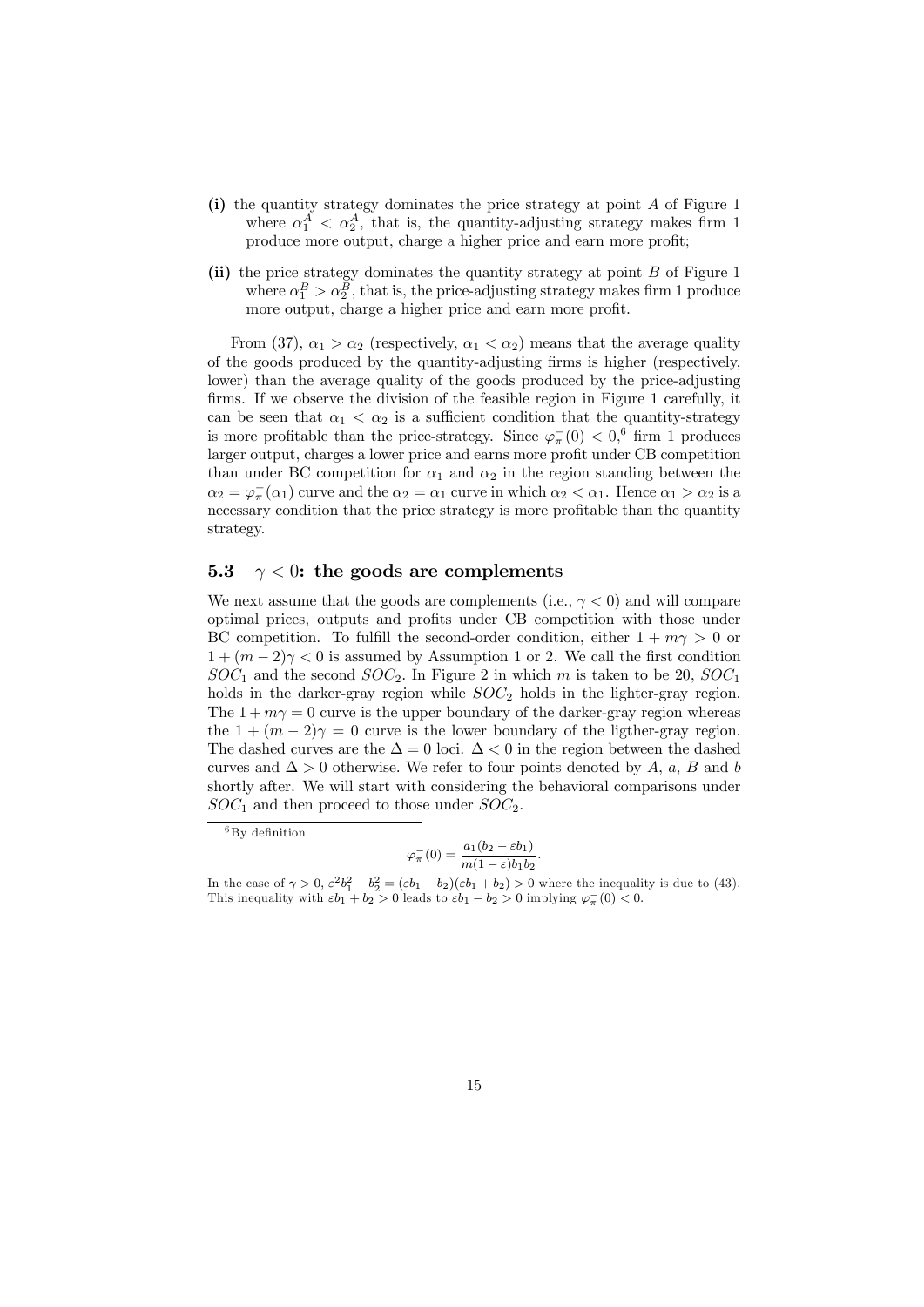

Figure 2 Regions of  $SOC<sub>1</sub>$  and  $SOC<sub>2</sub>$ 

### 5.3.1 The case of  $SOC<sub>1</sub>$

If  $\gamma < 0$  and  $1+m\gamma > 0$ , then  $1+(m-1)\gamma > 0$ ,  $1+(m-2)\gamma > 0$ ,  $2+(2m-1)\gamma > 0$ and  $2 + (2m - 3)\gamma > 0$  which, in turn, imply that  $b_1 < 0$ ,  $b_2 < 0$  and  $b_1 - b_2 =$  $\gamma^3$  < 0. Although  $\Delta a_1 > 0$ , the sign of  $\Delta$  is undetermined in general and so is the sign of  $a_1$ . We identity two cases: one is the case where  $\Delta$  is positive and the other is the case where  $\Delta$  is negative.<sup>7</sup>

If  $\Delta > 0$  is further assumed, then  $a_1 > 0$ . Since the first factors in (35) and (36) are negative, the non-negativity conditions of the prices are given by

$$
\varphi^{CB}(\alpha_1) - \alpha_2 \le 0
$$
 and  $\varphi^{BC}(\alpha_1) - \alpha_2 \le 0$ .

 $a_1 > 0$  implies that  $\alpha_1^* < 0$  and  $\alpha_2^* < 0$ . It follows that the prices and outputs are positive for  $\alpha_1 > 0$  and  $\alpha_2 > 0$ . Returning to (40), we see that its first factor in the right hand side is negative. Hence, the price difference is determined by the following condition,

$$
sign\left[p_1^{CB} - p_1^{BC}\right] = sign\left[\varphi_p(\alpha_1) - \alpha_2\right],\tag{53}
$$

where  $\varphi_p(\alpha_1)$  slopes downward by (43). Consequently  $\varphi_p(\alpha_1) < 0$  for all  $\alpha_1 > 0$ and hence  $p_1^{CB} < p_1^{BC}$  always. Retuning to (44), we notice that its first factor in the right hand side is negative where  $b_1 - b_2 < 0$ . Hence the quantity difference is determined by the following condition,

$$
sign[q_1^{CB} - q_1^{BC}] = sign[\alpha_1 - \alpha_1^*]
$$
\n(54)

where  $\alpha_1 - \alpha_1^* > 0$  for  $\alpha_1 > 0$ . We therefore have the following result:

<sup>&</sup>lt;sup>7</sup>The third case of  $\Delta = 0$  is eliminated from considerations due to (20) with  $n = 2m$ .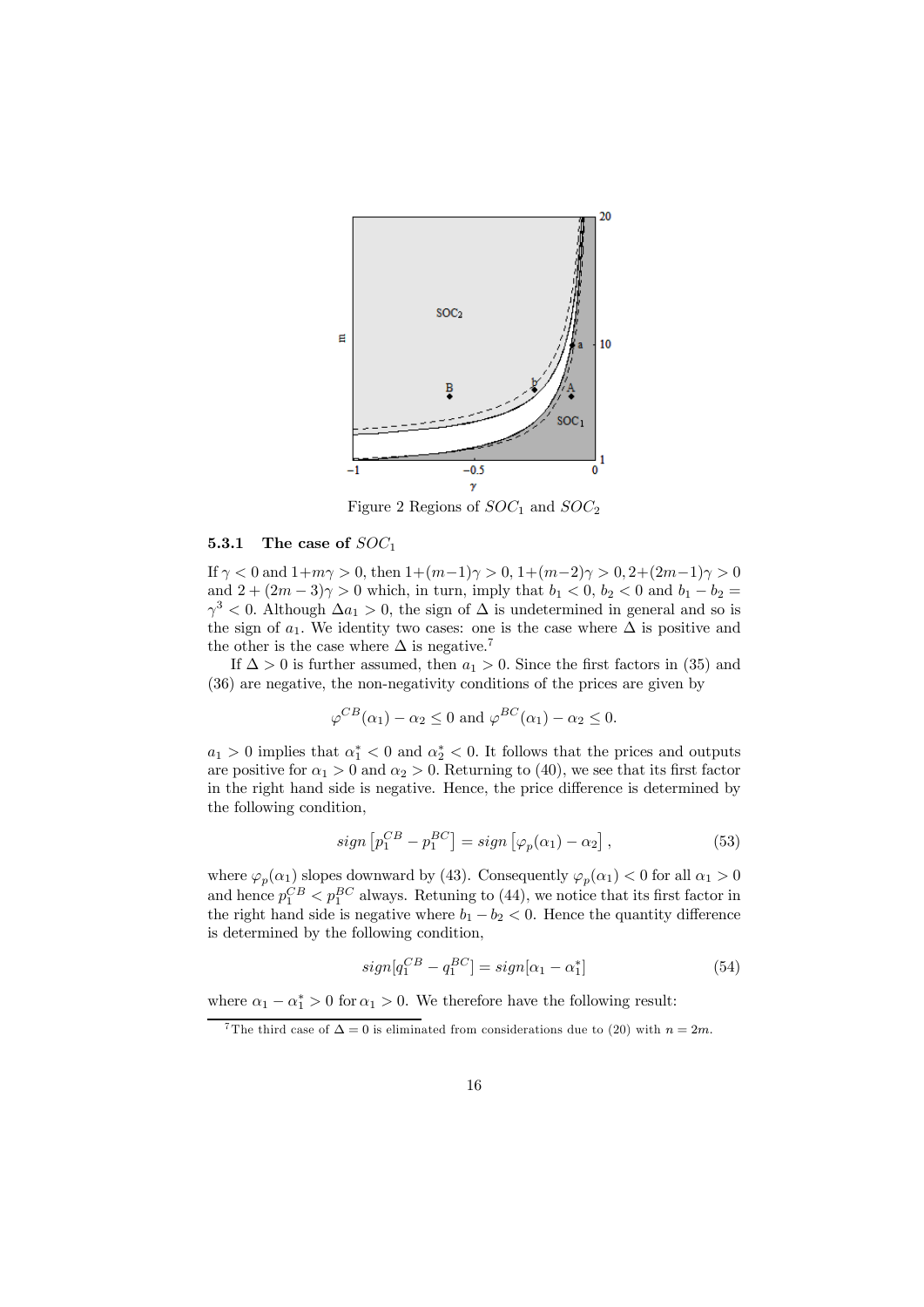**Proposition 3.** If  $\gamma < 0$ ,  $1 + m\gamma > 0$  and  $\Delta > 0$ , then  $p_1^{CB} < p_1^{BC}$  and  $q_1^{CB} > q_1^{BC}$ .

We now return to (45) and examine the profit difference. It can be verified that  $0 < \varepsilon^2 < 1$  under  $\gamma < 0$  and  $1 + m\gamma > 0$ . The first and second factors of the numerator of (45) are positive. Since  $\varphi_{\pi}^{+}(\alpha_1)$  is the weighted average of  $\varphi^{CB}(\alpha_1)$ and  $\varphi^{BC}(\alpha_1)$ , the non-negativity of the prices implies that  $\varphi^+_{\pi}(\alpha_1) < \alpha_2$ , so the third factor is negative. Hence the profit difference is determined by the sign of the fourth factor

$$
sign\left[\pi_1^{CB} - \pi_1^{BC}\right] = sign\left[\varphi_\pi^-(\alpha_1) - \alpha_2\right]
$$
\n(55)

where (48) implies that the slope of  $\varphi_{\pi}^{-}(\alpha_1)$  is ambiguous. We take  $\gamma = -0.1$ and  $m = 6$ , which correspond to the point A in Figure 2, and make the equalprofit curve,  $\alpha_2 = \varphi_{\pi}(\alpha_1)$ , be positive sloping, as shown in Figure 3. It can be seen that the first quadrant of  $(\alpha_1, \alpha_2)$  is divided into two parts:  $\pi_1^{CB} < \pi_1^{BC}$ in the lighter-gray region above the curve and the inequality is reversed in the darker-gray region below. If the  $\alpha_2 = \varphi_{\pi}^{-}(\alpha_1)$  curve slopes downwards, it does not intersect the first quadrant, which graphically means the disappearance of the darker-gray region from Figure 3 and economically means that  $\pi_1^{CB} < \pi_1^{BC}$ always, which is the same as the latter half of Theorem 1. Summing up, we have the following results:

**Theorem 3** Assume that  $\gamma < 0$ ,  $1 + m\gamma > 0$  and  $\Delta > 0$ . (i) If  $\sqrt{\varepsilon}b_1 - b_2 < 0$ , then the positive-sloping  $\alpha_2 = \varphi_{\overline{x}}(\alpha_1)$  curve divides the first quadrant of the  $(\alpha_1, \alpha_2)$  space into two parts:  $\pi_1^{CB} < \pi_1^{BC}$  in the divided region above the curve and  $\pi_1^{CB} > \pi_1^{BC}$  below. (2) If  $\sqrt{\varepsilon b_1 - b_2} > 0$ , then the  $\alpha_2 = \varphi_\pi^-(\alpha_1)$  curve slopes downwards and  $\pi_1^{CB} < \pi_1^{BC}$  always holds in the first quadrant.

When we graphically show the profit comparison, the colors are selected in such a way that darker-gray means  $\pi_1^{CB} > \pi_1^{BC}$  and lighter-gray means  $\pi_1^{CB} < \pi_1^{BC}$ . The second half of Theorem 1 indicates that in a mixed duopoly, a price strategy is always more profitable than a quantity strategy if the goods are complements. Theorem 3 implies that this profit dominance with  $\gamma < 0$ in a duopoly framework is not necessarily true in the  $n$ -firm mixed oligopoly framework if  $\varepsilon$  is large enough to make  $\varepsilon b_1-b_2 < 0$  whereas the profit dominance is still true if  $\varepsilon$  is small enough to make  $\varepsilon b_1 - b_2 > 0$ .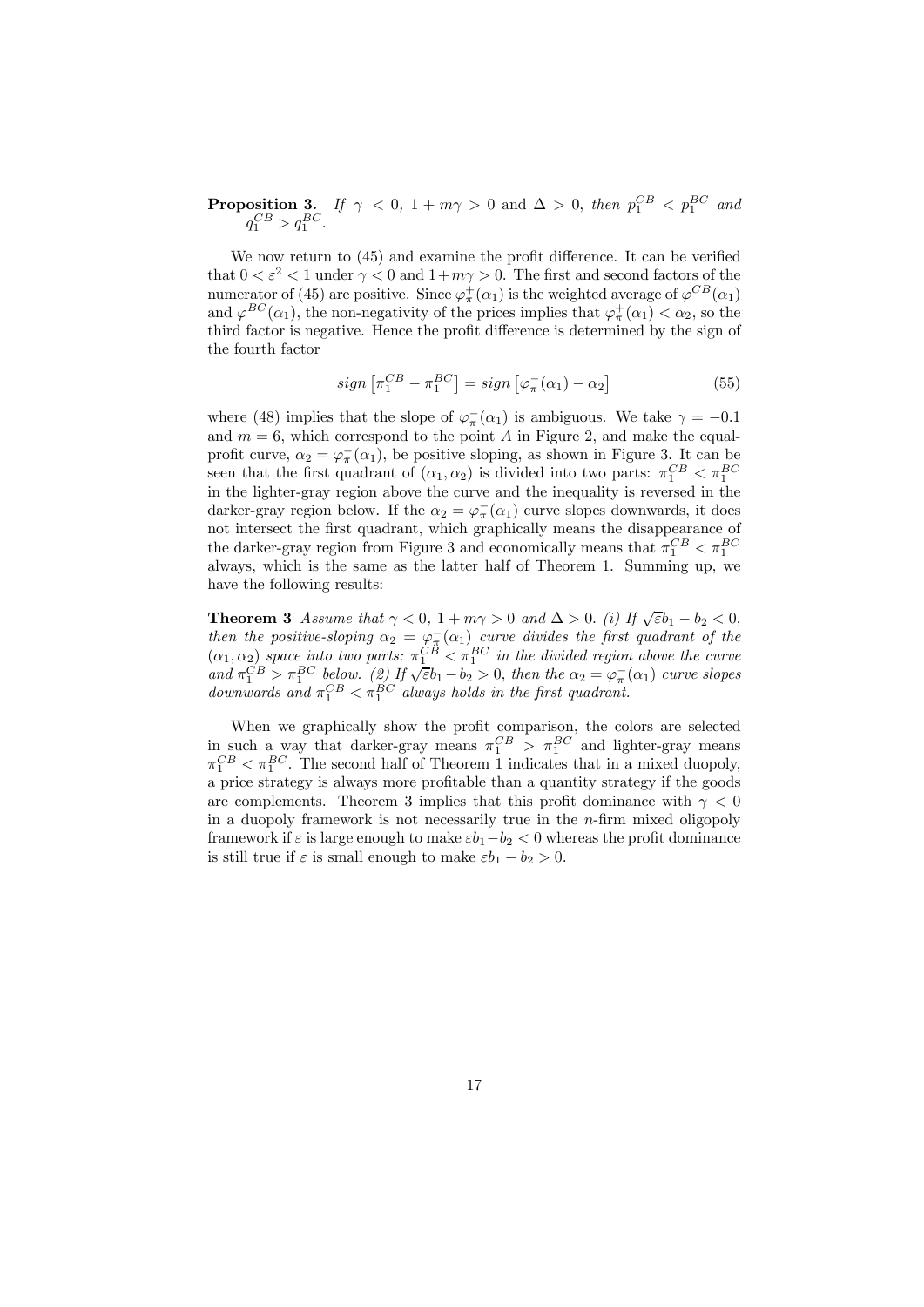

Figure 3.  $1 + m\gamma > 0$  and  $\Delta > 0$  where  $\gamma = -0.1$  and  $m = 6$ .

We now assume  $\Delta < 0$  that leads to  $a_1 < 0$ . Since the first factors in (35) and (36) are positive, the non-negativity conditions of the prices are

$$
\varphi^{CB}(\alpha_1) - \alpha_2 \ge 0
$$
 and  $\varphi^{BC}(\alpha_1) - \alpha_2 \ge 0$ 

which is the same as the conditions in the case in which the goods are substitutes. In the same way, we obtain

$$
sign[p_1^{CB} - p_1^{BC}] = sign[\alpha_2 - \varphi_p(\alpha_1)]
$$
  

$$
sign[q_1^{CB} - q_1^{BC}] = sign[\alpha_1^* - \alpha_1]
$$

and

$$
sign[\pi_1^{CB} - \pi_1^{BC}] = sign[\alpha_2 - \varphi_{\pi}^{-}(\alpha_1)],
$$

which are the same as  $(50)$ ,  $(51)$  and  $(52)$ . There are, however, differences: The equal-price curve,  $\varphi_p(\alpha_1) = \alpha_2$ , is negative sloping and the slope of the profitequal curve  $\varphi_{\pi}^{-}(\alpha_1) = \alpha_2$ , can be of either sign. The division of the feasible region is depicted in Figure 4 in which we take point a (i.e.,  $\gamma = -0.095$  and  $m = 10$ . Despite of these differences, the main results is the same as Theorem 2, and summarized as follows.

**Theorem 4** Assume that  $\gamma < 0$ ,  $1 + m\gamma > 0$  and  $\Delta < 0$ , then the  $\alpha_2 = \varphi_{\pi}^{-}(\alpha_1)$ curve divides the feasible region  $\Omega$  into two parts:  $\pi_1^{CB} > \pi_1^{BC}$  in the divided *region above the curve and*  $\pi_1^{CB} < \pi_1^{BC}$  below.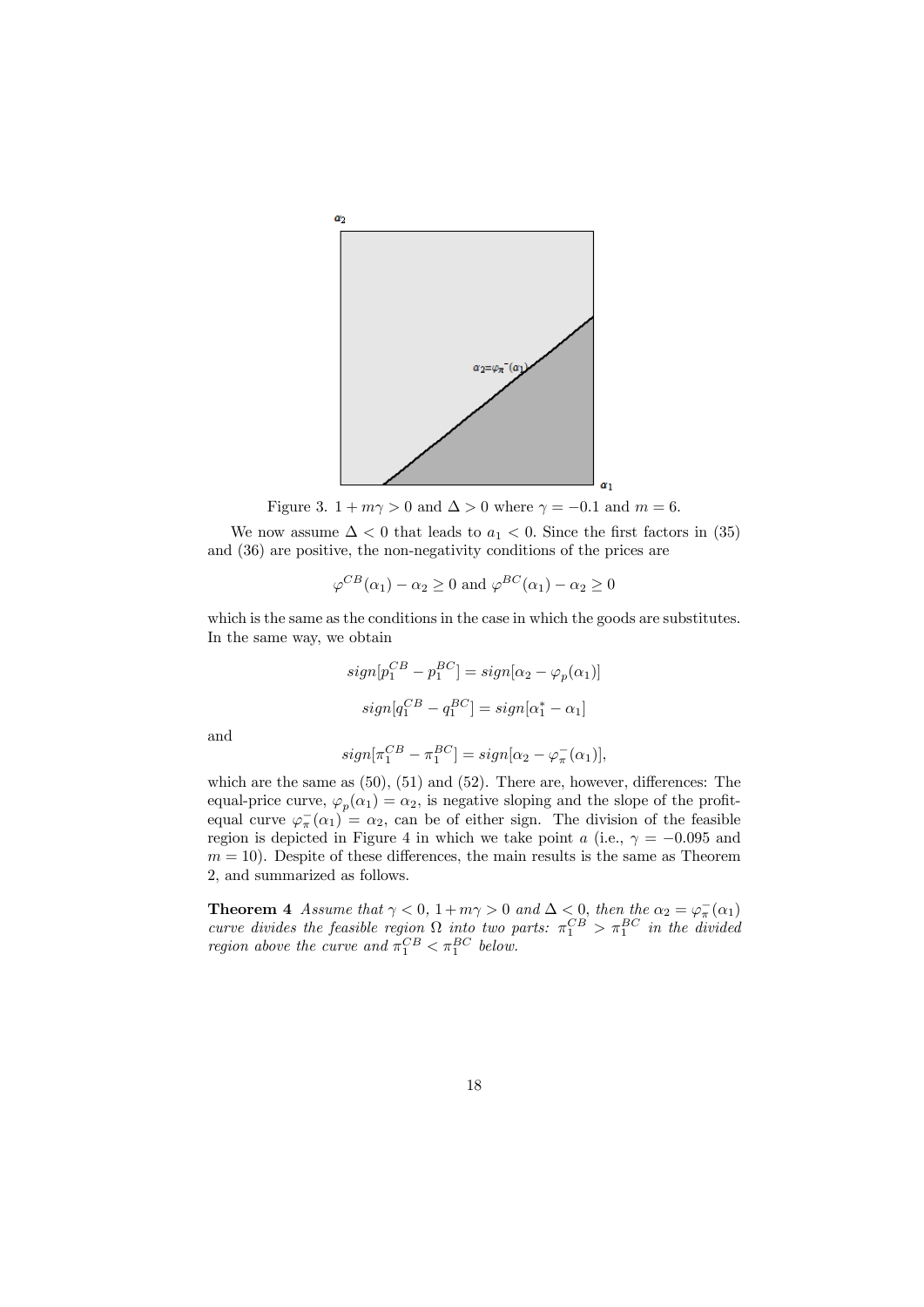

Figure 4.  $1 + m\gamma > 0$  and  $\Delta < 0$  where  $\gamma = -0.095$  and  $m = 10$ 

#### 5.3.2 The case of  $SOC<sub>2</sub>$

If  $\gamma < 0$  and  $1 + (m - 2)\gamma < 0$ , then  $1 + (m - 1)\gamma < 0$ ,  $2 + (2m - 1)\gamma < 0$  and  $2+(2m-3)\gamma < 0$ , which, in turn, imply that  $b_1 < 0$ ,  $b_2 < 0$  and  $b_1-b_2 = \gamma^3 < 0$ . Although  $\Delta \alpha_1 < 0$ , the sign of  $\Delta$  is undetermined and so is the sign of  $\alpha_1$ . We identity two cases as in the case of SOC<sub>1</sub>: one is the case where  $\Delta$  is positive and the other is the case where  $\Delta$  is negative.

Let us suppose that  $\Delta > 0$ , then  $a_1 < 0$  which leads to  $\alpha_1^* > 0$  and  $\alpha_2^* > 0$ . (35) and (36) imply that the non-negativity conditions for the prices and outputs are

$$
\varphi^{CB}(\alpha_1) \ge \alpha_2 \text{ and } \varphi^{BC}(\alpha_1) \ge \alpha_2.
$$

The feasible region for the price and outputs are  $\Omega$ .  $\varphi_p(\alpha_1)$  slopes upwards and  $\varphi_{\pi}^{+}(\alpha_{1}) > \alpha_{2}$ . It is clear that  $\varphi_{\pi}^{-}(\alpha_{1})$  slopes upwards and is steeper than  $\varphi_{p}(\alpha_{1})$ . From  $(40)$ ,  $(44)$  and  $(45)$ , we have

$$
sign[p_1^{CB} - p_1^{BC}] = sign[\alpha_2 - \varphi_p(\alpha_1)],
$$
  

$$
sign[q_1^{CB} - q_1^{BC}] = sign[\alpha_1^* - \alpha_1]
$$

and

$$
sign[\pi_1^{CB} - \pi_1^{BC}] = sign[\alpha_2 - \varphi_{\pi}^{-}(\alpha_1)].
$$

These three conditions are the same as (50), (51) and (52), respectively. In consequence the results obtained here are the same as the results obtained in the case of  $\gamma > 0$ . The profit differences are summarized as follows:

**Theorem 5** If  $\gamma < 0$ ,  $1 + (m - 2)\gamma < 0$  and  $\Delta > 0$ , then the  $\alpha_2 = \varphi_{\pi}(\alpha_1)$ curve divides the feasible region  $\Omega$  into two parts:  $\pi_1^{CB} > \pi_1^{BC}$  in the divided *region above the curve and*  $\pi_1^{CB} < \pi_1^{BC}$  below.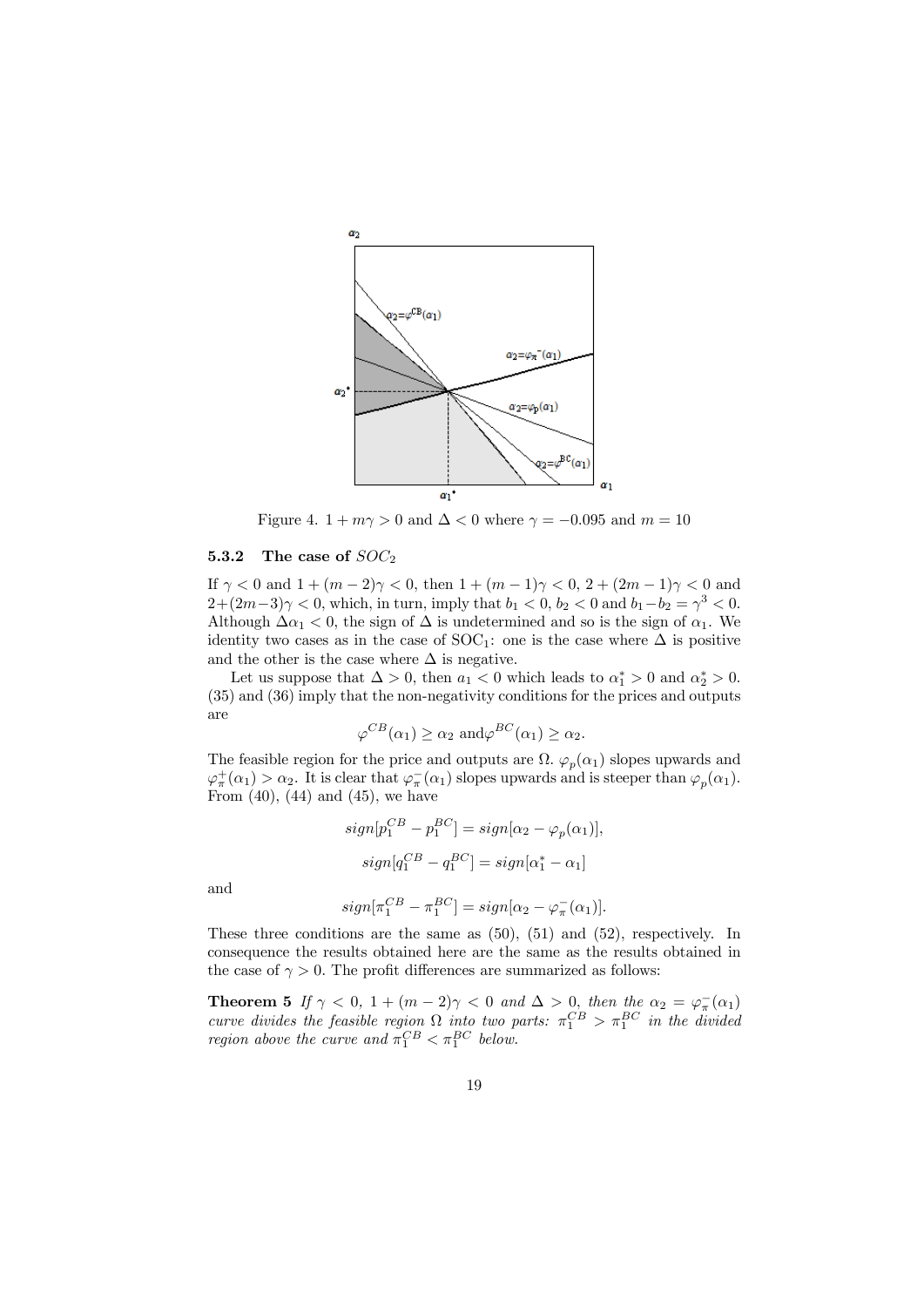We take  $\gamma = -0.6$  and  $m = 6$ , which correspond to the point B in Figure 2 and depict the division of the feasible region  $\Omega$  in Figure 4. The similarities between Figure 1 and Figure 5 are clear.  $\pi_1^{CB} > \pi_1^{BC}$  in the darker-gray region and  $\pi_1^{CB} < \pi_1^{BC}$  in the lighter-gray region. Hence the profit dominance with  $\gamma$  < 0 obtained in the duopoly framework is not true in the *n*-firm oligopoly framework.



Figure 5.  $1 + (m - 2)\gamma < 0$  and  $\Delta > 0$  where  $\gamma = -0.6$  and  $m = 6$ 

In the case of negative  $\Delta$ ,  $a_1 > 0$  which leads to  $\alpha_1^* < 0$  and  $\alpha_2^* < 0$ . The non-negativity conditions for the prices and outputs are

$$
\varphi^{CB}(\alpha_1) \leq \alpha_2 \text{ and } \varphi^{BC}(\alpha_1) \leq \alpha_2.
$$

The first quadrant of the  $(\alpha_1^*, \alpha_2^*)$  space is the feasible region for the price and outputs.  $\varphi_p(\alpha_1)$  slopes upwards.  $\varphi^+_\pi(\alpha_1) < \alpha_2$  for  $\alpha_1 > 0$  and  $\alpha_2 > 0$ . It is clear that  $\varphi_{\pi}^{-}(\alpha_1)$  slopes upwards and is steeper than  $\varphi_p(\alpha_1)$ . From (40), (44) and (45), we have

$$
sign[p_1^{CB} - p_1^{BC}] = sign[\varphi_p(\alpha_1) - \alpha_2],
$$
  

$$
sign[q_1^{CB} - q_1^{BC}] = sign[\alpha_1 - \alpha_1^*]
$$

and

$$
sign[\pi_1^{CB} - \pi_1^{BC}] = sign[\varphi_{\pi}^{-}(\alpha_1) - \alpha_2].
$$

The three conditions are the same as (53), (54) and (55), respectively. The results obtained under SOC<sub>1</sub>,  $\Delta > 0$  and  $\sqrt{\varepsilon}b_1 - b_2 < 0$  are the same as the results obtained under SOC<sub>2</sub> and  $\Delta$  < 0. The profit difference can be summarized as follows:

**Theorem 6** If  $\gamma < 0$ ,  $1 + (m-2)\gamma < 0$  and  $\Delta < 0$ , then the  $\alpha_2 = \varphi_{\pi}^{-}(\alpha_1)$  locus divides the feasible region  $R_+$  into two parts:  $\pi_1^{CB} < \pi_1^{BC}$  in the divided region above the locus and  $\pi_1^{CB} > \pi_1^{BC}$  below.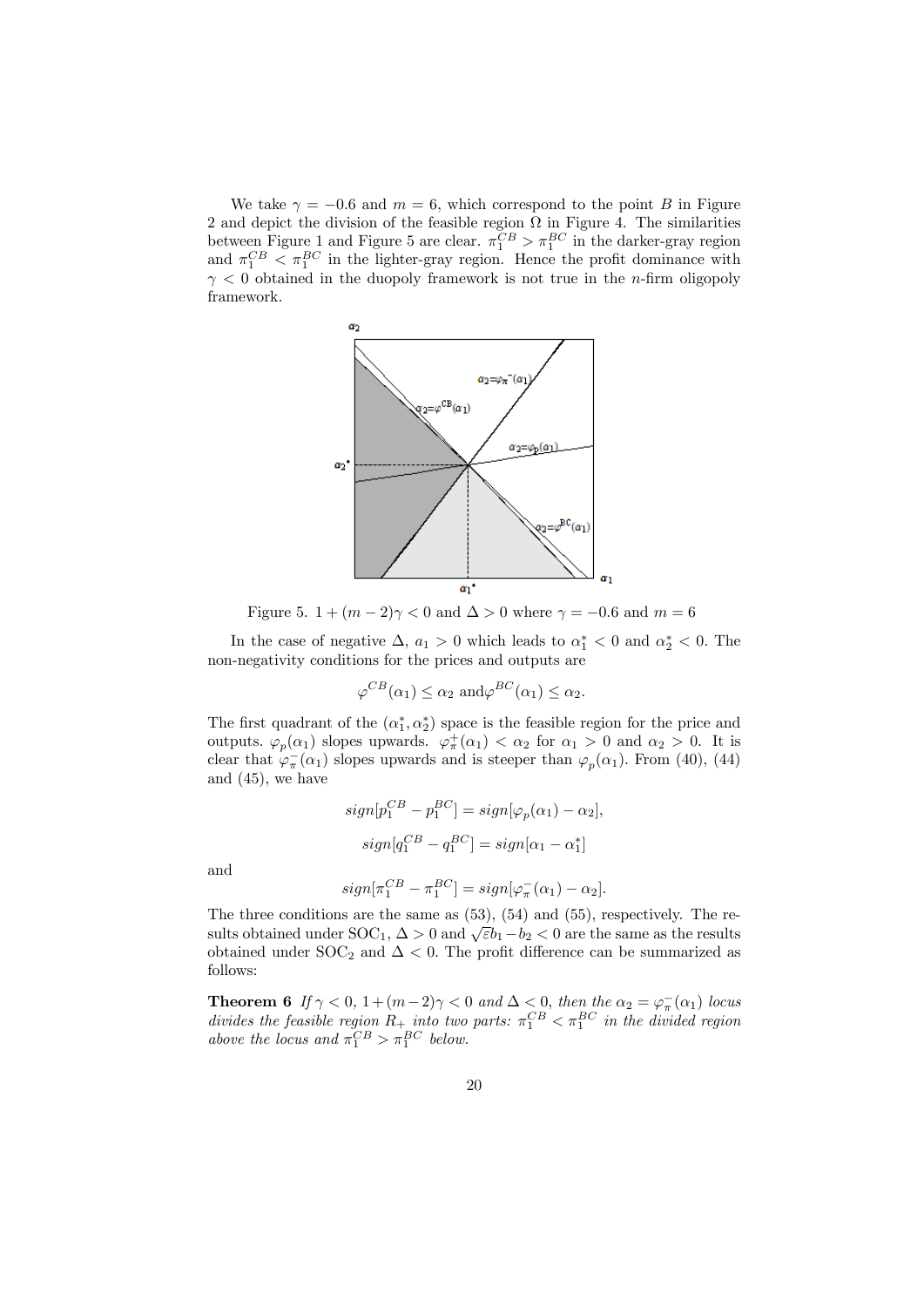We take  $\gamma = -0.25$  and  $m = 6$ , which correspond to point b in Figure 2 and depict the division of the feasible region in Figure 4. As far as profit comparison is our concern, the similarity between Figures 3 and 5 is clear:  $\pi_1^{CB} < \pi_1^{BC}$  in the lighter-gray region and  $\pi_1^{CB} > \pi_1^{BC}$  in the darker-gray region.



Figure 6.  $1+(m-2)\gamma < 0$  and  $\Delta < 0$  where  $\gamma = -0.25$  and  $m = 6$ .

# 6 Concluding Remark

In a mixed duopoly with product differentiation, Theorem 1 indicates that a quantity-strategy is more profitable than a price-strategy if the goods are substitutes and the profit dominance is reversed if the goods are complements. Our main aim is to reconsider whether these clear-cut results still hold in a general (n-firm) oligopoly framework or not. Theorems 2, 3, 4, 5 and 6 lead us to the conclusion that the results obtained in the duopoly framework are no longer valid in general oligopoly framework. If the firms can precommit to quantity or price strategy, the dominant strategy depends on the average quality ratio of the goods produced by the quantity-adjusting firms and the goods produced by the price-adjusting firms.